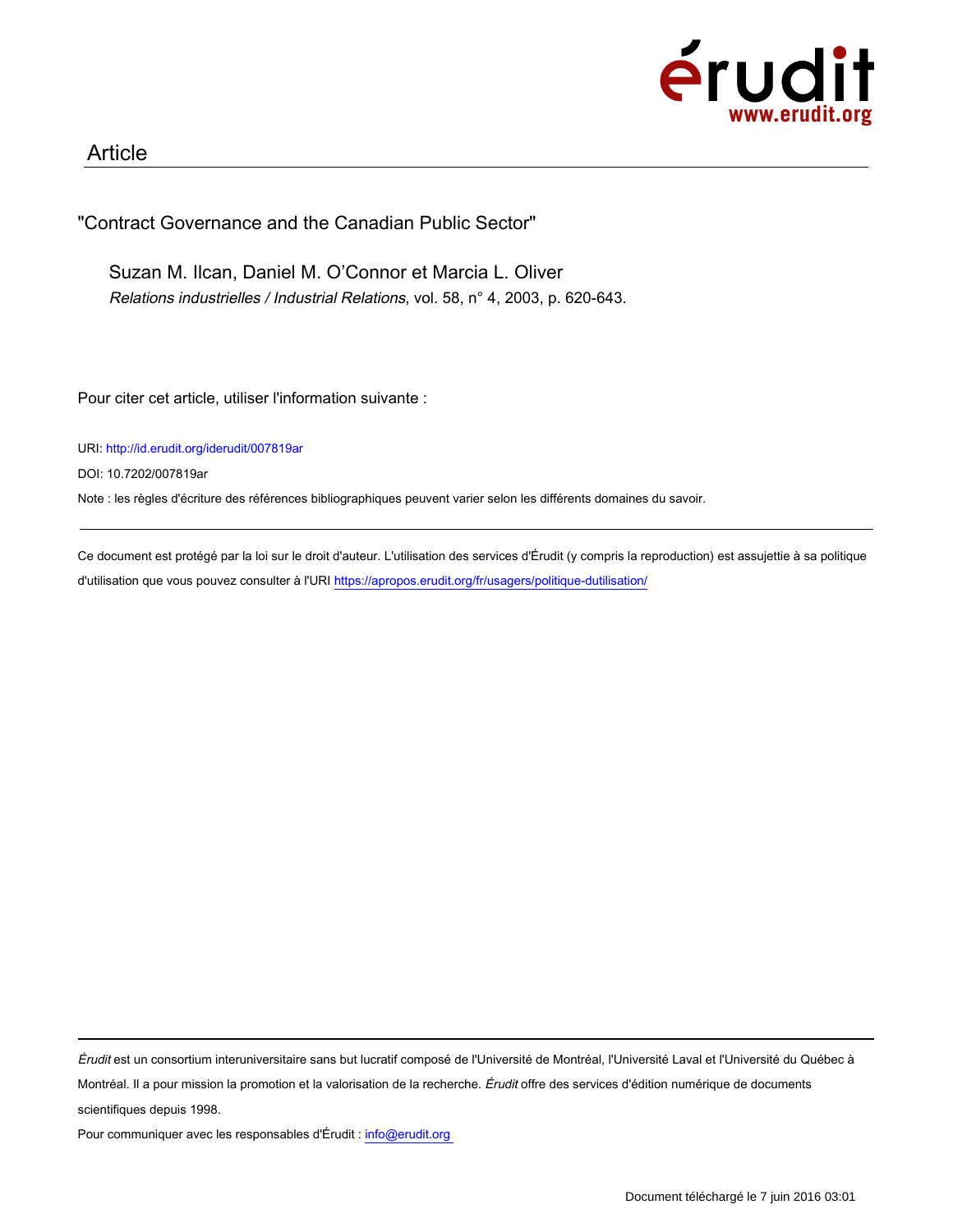# *Contract Governance and the Canadian Public Sector*

**SUZAN M. ILCAN DANIEL M. O'CONNOR MARCIA L. OLIVER**

> *This essay examines the changing character of public sector work in the Canadian federal public service context. It is based on an empirical examination of various forms of contractual relations currently operative within the Canadian state and on a comparative approach of other western liberal state reform initiatives. We argue that contract governance is an ongoing process involving distinct interrelations between the public and private sectors. In this context, we identify various forms of contract governance and flexibility schemes that have been enfolded and refolded into the conventional structures of governance, and unfolded into a liminal space between the state and civil society through the establishment of nonstandard work and the creation of alternative service delivery programmes.*

In the current era of liberalism, many western states have retreated from the provision of public welfare through the management of a stable, merit-based labour force, instead choosing to concentrate on the provision of public services through various contractual relations that promote flexibility. This pattern of workforce governance has been termed "contract government" (Dominelli and Hoogvelt 1996) or "control by contract" (Marshall, Richardson, and Hopkins 1999). The shift from merit governance to contract government, or *contract governance* as we prefer to call it, is a shift that reflects changes in the way business is done and work is

<sup>–</sup> ILCAN, S. M., and D. M. O'CONNOR, Department of Sociology and Anthropology, University of Windsor, Windsor, Ontario, <silcan@uwindsor.ca> and <doconnor@ uwindsor.ca>.

OLIVER, M. L., Department of Sociology, York University, Toronto, Ontario.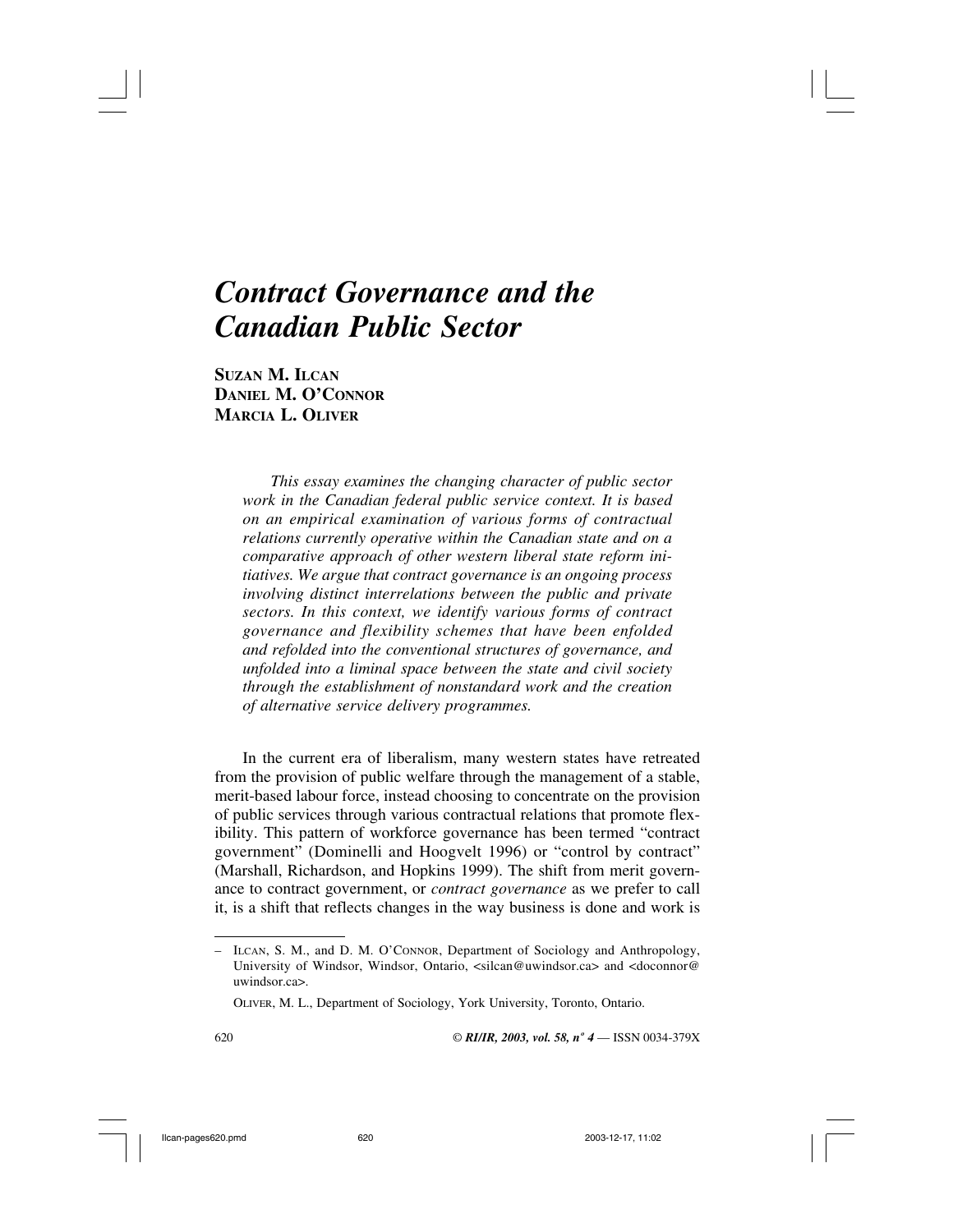managed beyond the state. Rather than analysing "government" in terms of the state apparatus or state activities that are legitimated by parliament or laws, governance centres on the many programmes or strategies that seek to direct or shape the actions of others. Governance includes but is not limited to programmes conducted by the liberal state, for it can also involve the many voluntaristic ways we act upon ourselves (see also Cruikshank 1999; Rose 1996, 1999; Larner and Walters 2000). The state apparatus and the programmes conducted by the liberal state are elements in a variety of complex assemblages of liberal governance.

The shift toward consumerism, downsizing, and lean production means that more and more organizations, both within and beyond the liberal state, rely on contractual arrangements and increasingly flexible workforces to promote the efficiency and competitiveness deemed necessary in a global marketplace. The growth in contract governance and the corresponding demand for flexible working arrangements are indicative of the qualitative shift in the regulation of workforce relations (O'Connor and Ilcan 2004). When these patterns of change find their way into domains of the state, governments also become consumers, rather than producers, of services and expert knowledge provided by private industry. While we acknowledge these trends in liberal governance, current patterns of service delivery and workforce transformation are not simply a reflex of external changes. Rather than advancing a perspective forecasting the wholesale transition of federal government services to the private sector, we examine the processes of unfolding, enfolding, and refolding, as outlined by Dean (2002), that take place between the liberal state and civil society. In this context, we identify various forms of contract governance and increased flexibilities that have been enfolded and refolded into the structures of governance, and unfolded into a liminal space between the formal governmental domain and civil society through the creation of special agencies and alternative service delivery programmes. While Dean's framework provides us with an understanding of the relations between the liberal state and civil society in terms of a series of "foldings," our analysis contextualizes and applies his framework to the reform initiatives of the Canadian public sector. This analysis is also based on thirty field interviews conducted with Canadian federal public service employees who work within the formal and quasi-governmental domains of the federal government<sup>1</sup>

<sup>1.</sup> As part of an ongoing research project, the first two authors interviewed knowledgework professionals in the federal public service sector. Since this is a very difficult group to study, a chain-referral technique was used to trace various dimensions of knowledge work in this sector. This ascending methodology provided us with an expanding set of potential contacts and proved especially useful in identifying and studying the group dynamics of this transitory population. In accordance with ethical guidelines and to protect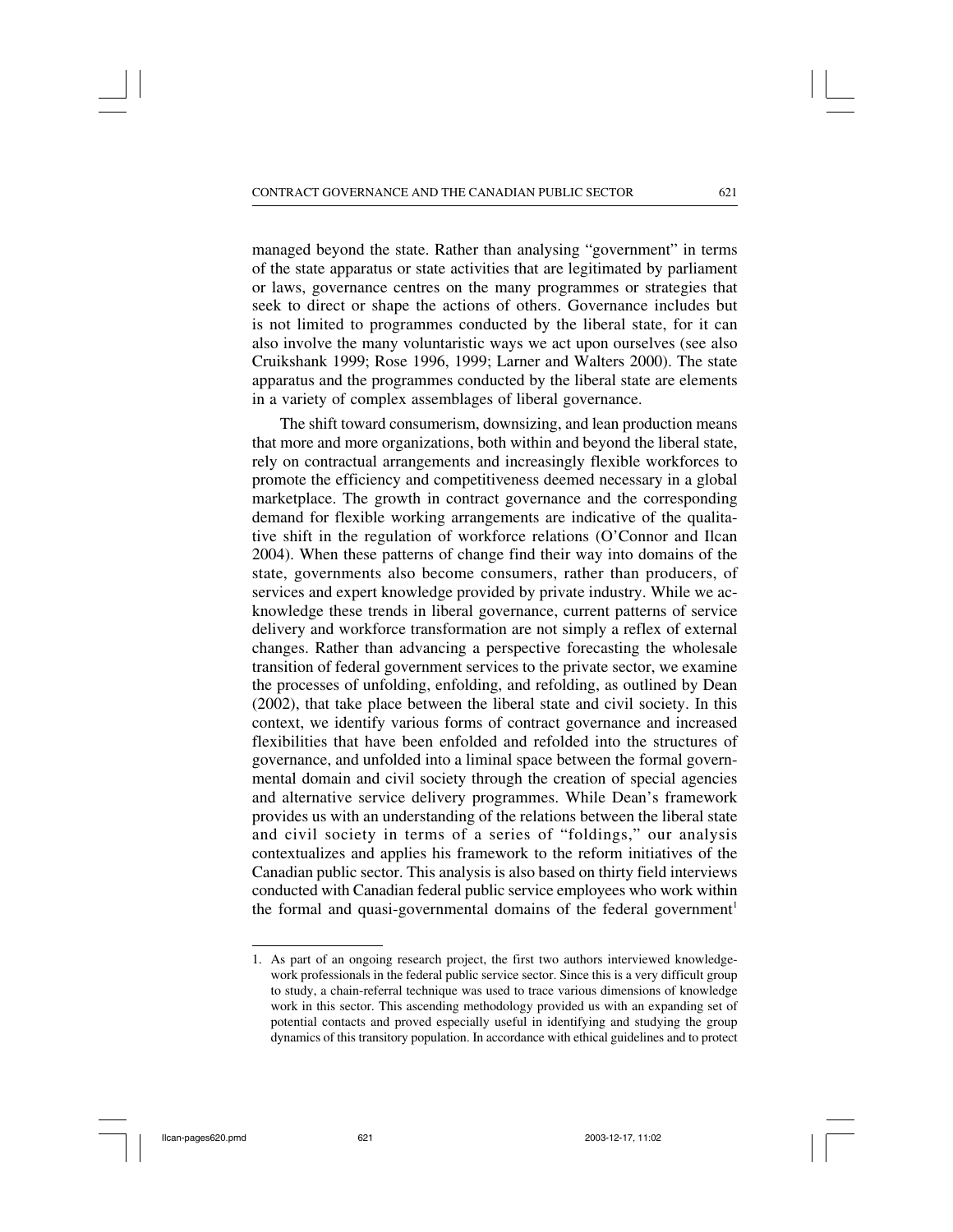and on a comparative approach of other western liberal state reform initiatives, most notably the U.K., Australia, New Zealand, and the U.S., to highlight the common rationalities and practices driving public sector restructuring in terms of liberal governance.

### *LIBERALISM: INTERRELATIONS BETWEEN THE STATE AND CIVIL SOCIETY*

This paper examines liberalism and liberal governance, not simply as a normative philosophy or as an ideology but, as an assemblage of programmatic efforts aimed at managing social conduct (Rose and Miller 1992). These programmatic efforts consist of various rationalities and technologies, or theories and practices of rule. They are not undertaken merely for reasons of the state, but on behalf of something external to the state (Dean 2002: 40). Some researchers suggest that liberalism is often treated as a residual category and more attention needs to focus on the differences in the way liberalism is embodied in institutional design and social policy within various countries (O'Connor, Orloff, and Shaver 1999). In light of this concern, we understand liberalism not as representing a type of society or state apparatus but rather as a formula of rule that shapes and informs programmes and strategies of governance, making it possible to discern core elements of contemporary liberal governance that underpin the programmes and policies set out by western liberal states (Rose 1996). Although it is possible to identify defining theories and practices of liberal governance, the processes of public sector reform adopted by western liberal states and sub-sectors are heterogeneous and complex. The pace of public sector reform and the direction of change vary widely from country to country according to political, economic, legal, and institutional factors.

It is well documented that the programmes of public sector reforms launched in both the U.K. and New Zealand have been more comprehensive than in other western liberal states (Pollitt and Bouckaert 2000; Dell'Aringa 2001; Borins 2002). The dramatic restructuring of the public sector in each of these countries has been explained in terms of three interrelated factors: both countries experienced strong economic pressure to change, both had high-level political commitments to change, and both had a clear set of ideas implying radical solutions (Borins 2002). Although

the confidence of our interviewees, we have made the transcribed interviews anonymous by removing all names and references to specific departments, agencies, programmes, and projects. In accordance with the national Tri-Council Statement on "Ethical Conduct for Research Involving Humans," this study received ethics clearance by the University of Windsor's research ethics board. The research herein has been supported by research funds from the Social Sciences and Humanities Research Council of Canada.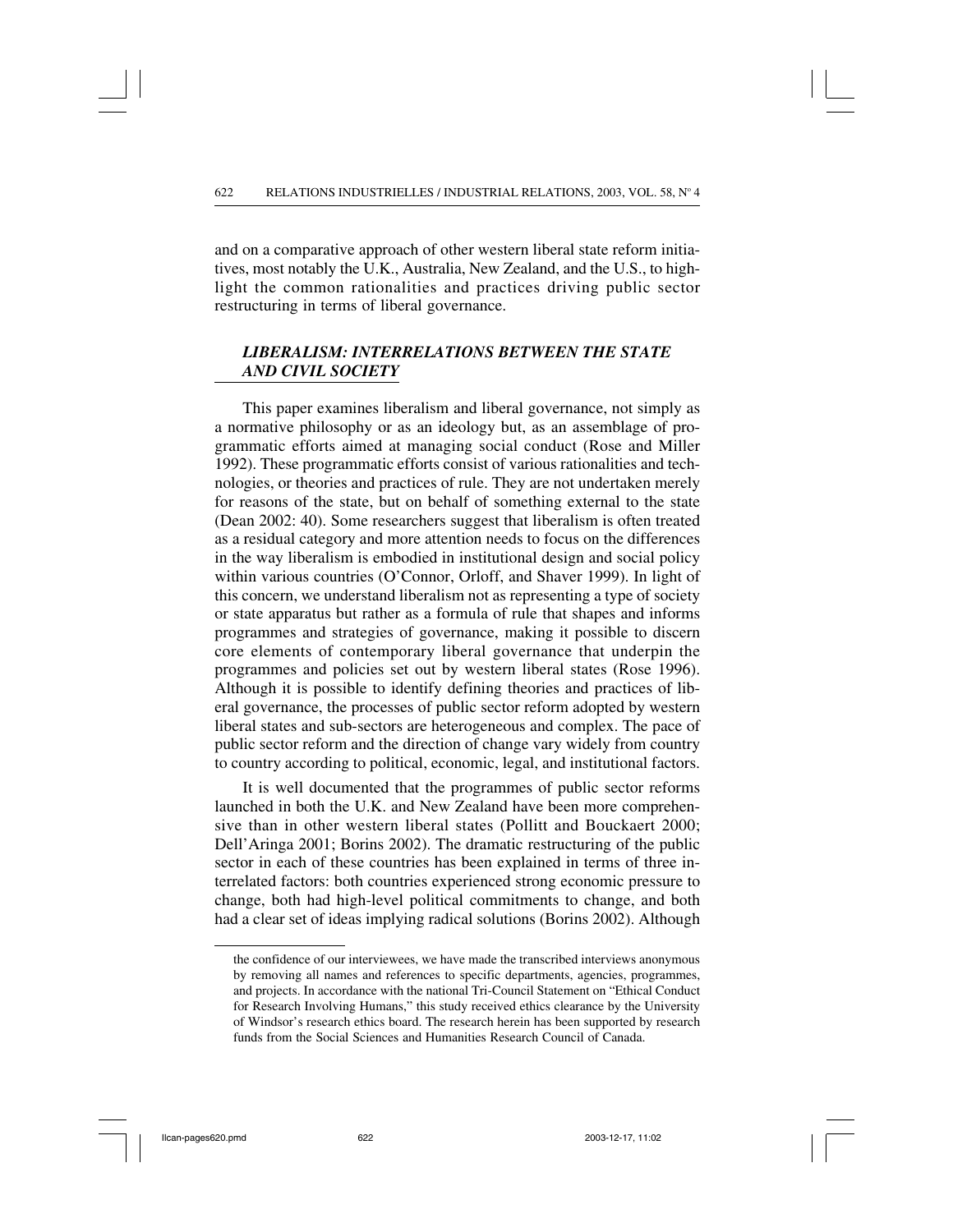deeply held political and ideological commitments developed to a lesser degree in Canada (Aucoin 2002), intense economic pressure during the late 1980s and early 1990s significantly influenced the further development of liberal-based policies and programmes for public sector reform. Furthermore, and perhaps more importantly, the degree of decentralization in Canada's political and administrative systems is particularly unusual in comparison to other British Commonwealth nations. The political and administrative systems of Canada are governed constitutionally, dictating the separation of powers between the federal and provincial governments (Thompson 2001). Therefore, public sector reform in Canada is more incremental and anti-doctrinal than the reforms undertaken in both New Zealand and the U.K. The governments of the latter countries are characterized by centralized political systems and relatively unrestrained constitutional positions, thereby permitting the implementation of major reform initiatives despite parliamentary opposition or dissent from the populace (Pollitt and Bouckaert 2000).

As a theory and practice of rule, liberalism emphasizes a minimal state (Ericson, Barry, and Doyle 2000: 532–533) and yet constitutes forms of governance deemed to operate beyond the state (Rose and Miller 1992). In order to accomplish maximal governance with a minimal state, liberalism, rather than simply enacting state regulations and laws, "employs techniques and agencies located in civil society and thus must rely on knowledge of economic, social and other processes outside the formal sphere of the state" (Dean 2002: 42)—such as agencies of private governance that have grown in tandem with liberalism (Lippert and O'Connor 2003). For example, the Organization for Economic Co-operation and Development (OECD) plays a prominent role in identifying ways to restructure the public service in industrial and "developing" countries. Its liberal-based reform plans include the transfer of public organizations into private hands, the introduction of market-like mechanisms of governance into the provision of public services, the enfolding of private sector management practices aimed at increasing efficiency and effectiveness, and the devolution of administrative responsibilities to lower levels of the government (Dell'Aringa 2001). These plans are promoted by the IMF and the World Bank to stipulate the terms of financial assistance packages for "developing" countries.<sup>2</sup> Financial assistance from such international lenders has been made contingent on adopting privatization initiatives to reduce the size and role of the state and to increase competitiveness in several countries, such as Jamaica, Trinidad, and Tobago (Rose, Chaison, and de la Garza 2000).

<sup>2.</sup> See Ilcan and Phillips (2000, 2003) and Phillips and Ilcan (2003) for a critical analysis of the ways in which other international agencies have attempted to govern groups, populations, and economic activities in "developing" countries.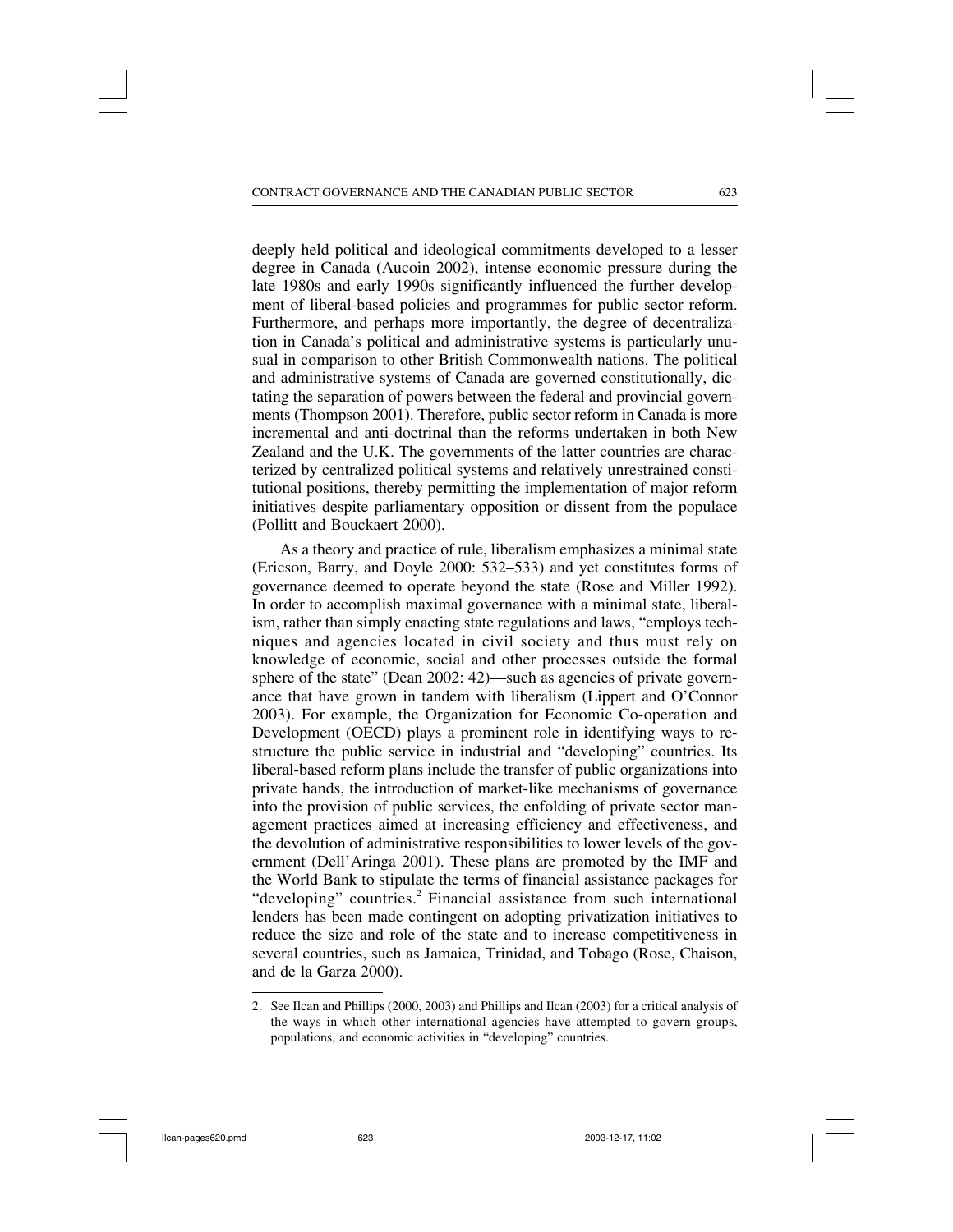One of the central, and much researched, aspects of liberalism is its capacity to govern through freedom, that is, to create individuals who do not need to be governed by others, but will govern themselves (Rose 1996; Larner and Walters 2000). Another central, but under researched, aspect of liberalism is the way in which the state articulates with and implements programmes of liberal governance. Dean (2002) has developed an analysis which promises to bring about this articulation by examining the authoritarian dimensions of the limited sphere of the formal liberal state, brought about by different conceptions of what is exterior to it, i.e., civil society. Dean proposes a three-fold articulation (unfolding, enfolding, and refolding) of the relation between the liberal state and civil society. The first is the *unfolding* of the formal state into civil society and upon non-state agencies. State organizations establish linkages with the commercial, local, and voluntary bodies found in civil society. This involves making the agents and agencies of civil society more responsible and includes the downsizing/ outsourcing of formal state activities and the creation of various semiautonomous agencies to govern in civil society. The unfolding of the formal state domain into civil society helps to allay the liberal concern "that the state is doing too much governing" (Dean 2002: 42). To allay these concerns, the Canadian government first adopted a system of merit governance to separate the staffing of administrative, service delivery, policy and research functions from the already existing formal government, and later introduced equity measures to ensure the face of administrative governance resembled working populations within civil society. Recently, it has begun another phase of unfolding the administration of public life by engaging in various forms of internal and external contractual relations including the constitution of special agencies through processes of government devolution.

The second is the *enfolding* of the processes of civil society into the formal state domain. This involves the incorporation of values and modes of conduct found in civil society. Recent changes, such as the market-testing of government services, serve as a means of incorporating private sector best practices for governing public sector business and work, and have, in some venues, transformed the character or commitments of work relations through the adoption of post-panoptical (Bauman 2000: 11) models of contract governance. Under this regime, the market becomes the central disciplinary mechanism for governing the conduct of individuals within civil society by making, for example, their activities more responsive to both consumer demands and management needs. Many of the perceived rigidities associated with bureaucratic processes of the federal government have been sidestepped by the enfolding of contract governance. In many instances, bureaucratic processes are no longer conceived as the sole or primary mechanism for shaping disciplinary practices in the provision of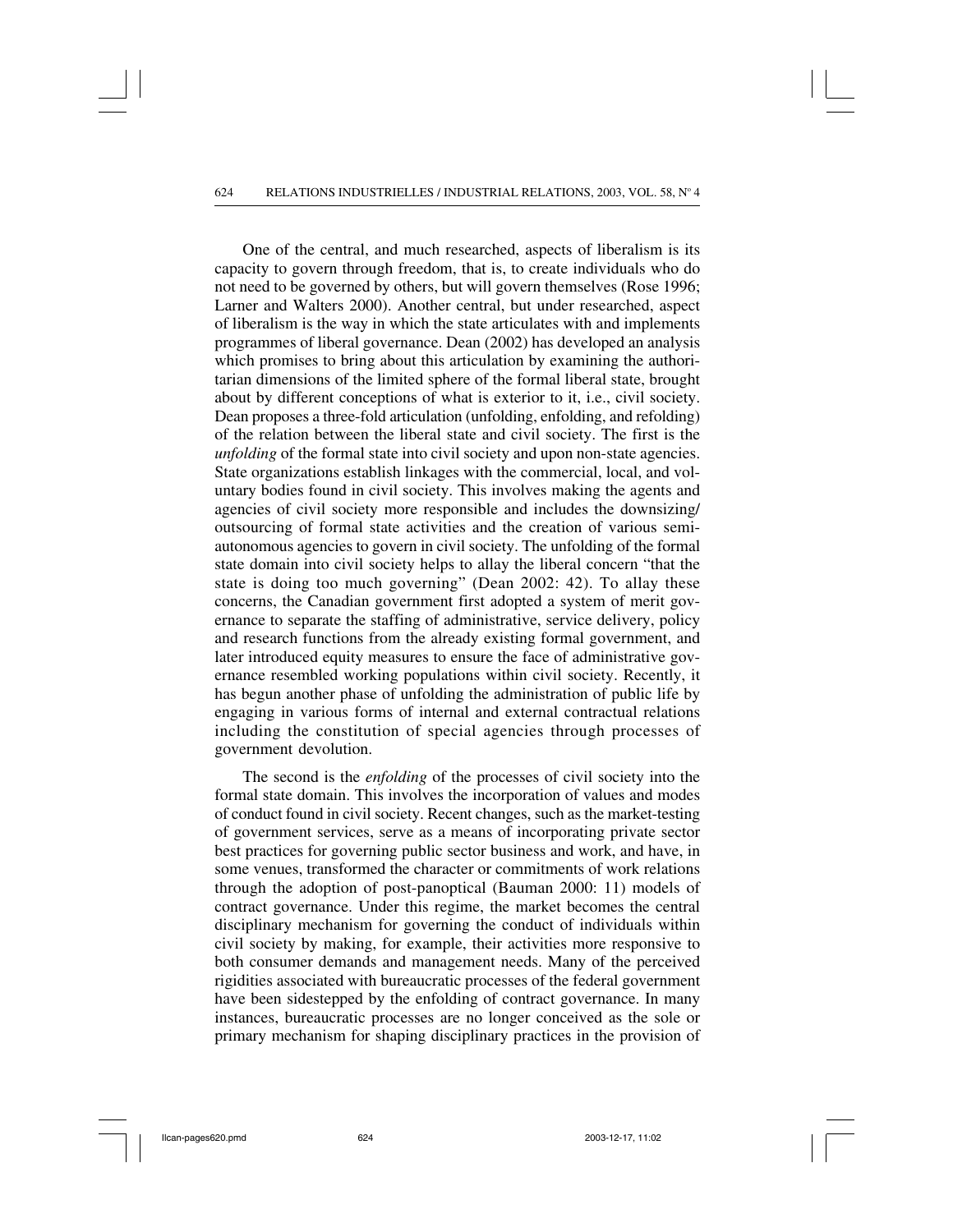public services. The introduction of incentive structures based on systems of competitive tendering and internal markets, the devolution of managerial authority to the level of individual departmental agencies, and the development of performance-related pay are contemporary modes of liberal governance that work through market-based disciplinary practices in the provision of public services. In this regard, contractual relations have produced new modes of governance that aim to promote the development of certain human capacities, such as the capacity to be "autonomous" and self-regulating (Yeatman 1996).

The third is the *refolding* of values and conduct found in civil society, at least ideally, into the formal state domain. This involves replicating the values and expectations, such as conditions of obligation, characteristic of civil society and making these the basis for government programmes and interventions by the liberal state (Dean 2002: 39–40). In this regard, contract governance regimes seek to construct a new image for administering public life, one that complements the liberal image of civil society as relations of abstract individuals pursuing their own interest, coupled with various strategies of governance that operate at a distance and aim to make individuals and governmental agencies more responsible.

We suggest that these three folds are not necessarily sequential, nor do they imply an historical development of the relation between the liberal state and civil society. What is of concern is the specific articulations of these folds that can be said to occur at any historical juncture. For our purposes, these foldings of the liberal state and civil society provide a useful analytic to explain the changing character of work relations in the Canadian public sector.

#### *FROM MERIT GOVERNANCE TO CONTRACT GOVERNANCE*

Dating as far back as 1868, at a time when the Civil Service Act was passed in Canada, the liberal state implemented merit as a governing principle and practice in the provision of public services. Merit comprises a set of programmatic efforts, that is, theories and practices of rule, aimed at minimizing the role of nepotism in the administration of liberal welfare and at making systems of rights and entitlements more inclusive for marginalized populations. The Civil Service Act aimed to constitute a new civil service whose employment relations would mirror the values and conduct regulating civil societies' mass production enterprises, communications, transportation, and wholesale trade and service industries (Carnoy, Castells and Benner 1997). The employment relationship that prevailed in Canada and elsewhere was characterized by full-time employment, for an indefinite period, for a single employer who was primarily responsible for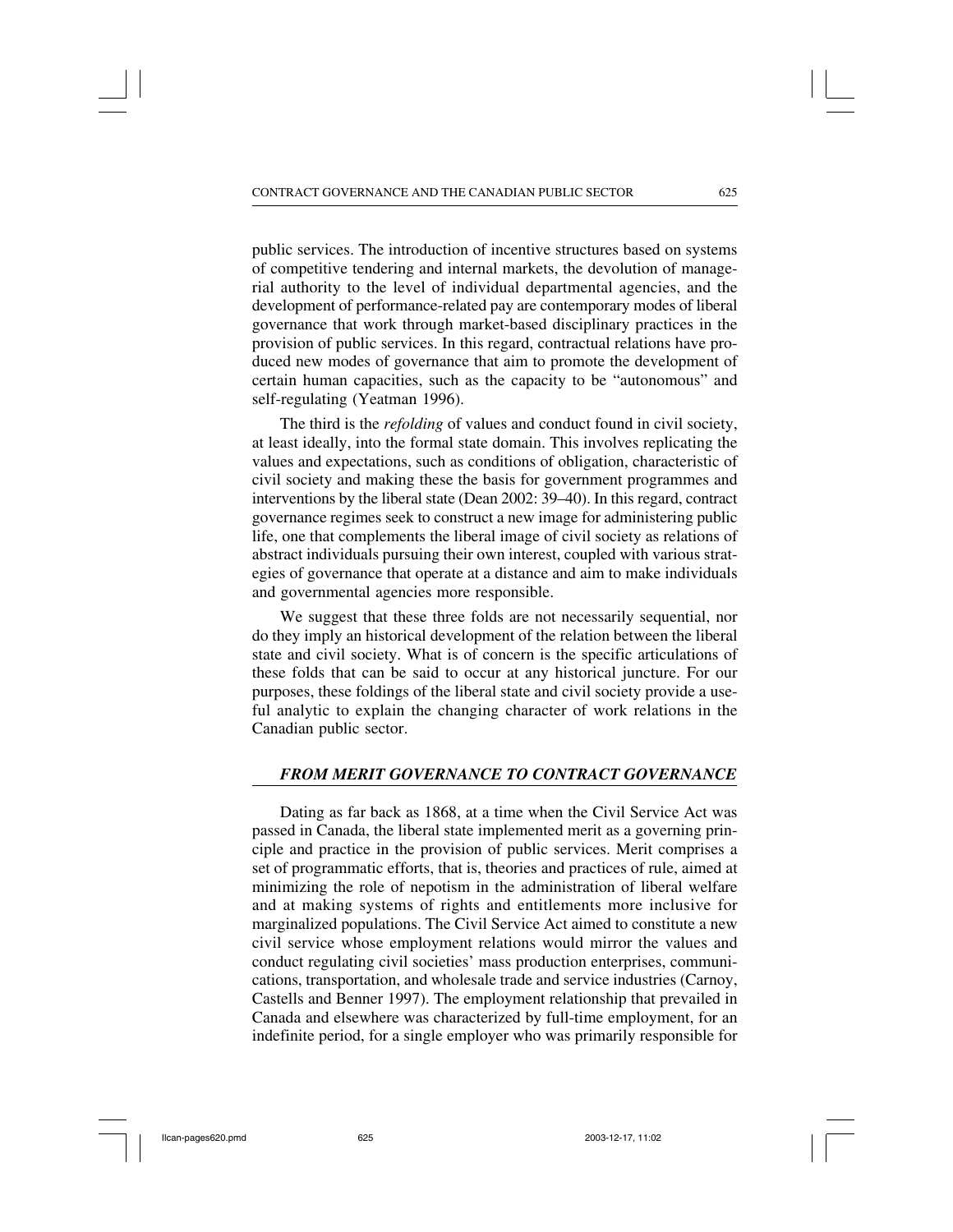the conditions of employment. Normative stress on authority, order, predictability, and loyalty to the organization (Machado and Burns 1998: 365) formed part of the long-term commitments and strategies of engagement (Bauman 2000: 10) of new public sector management.

As part of this system of administering conduct, the Civil Service Act was designed to ensure the appropriate qualifications of candidates for positions in public departments by establishing classification schemes and criteria for promotion through the ranks without unduly expanding government (Adie and Thomas 1987). In effect, the Act instituted the first Civil Service Commission (CSC) that had the power of appointment and protection from undue influence. The majority of appointments were made through restriction of access protocols (Baumann 2002), that is, through open, competitive, job-related examinations. The principle of selection by merit as established by competitive examination allowed civil servant positions to be distributed by merit and not by favour. As such, market-based recruitment sought to minimize the political character of appointments in liberal states and to promote a careerist orientation to public service. This system established long-term commitments as the employment norm and absorbed the costs associated with ongoing training.

In light of "new management realities," several commissions were appointed to analyse the organization and operation of the civil service. The Glassco Royal Commission on Government Organization (1962), in particular, identified problems with the operation of the merit system, especially the excessive number of controls that resulted in long delays in filling positions. In the name of efficiency, the Commission recommended that government departments be given wide financial authority, be held responsible for the management of resources at their disposal, and be authorized to recruit and select their own staff for those positions with salaries above a specific minimum amount per year (PSC 1972). The idea here was to have merit vary according to one's position in the hierarchy and to "let managers manage," a sentiment of liberal governance still espoused by the Commission (PSC 1998: 10) and one that promotes the autonomy and flexibility of managers with regard to public service staffing and budgets (Chodos and Sulzner 1995: 98). In 1967, the Canadian Parliament passed legislation incorporating several of the Glassco Commission recommendations and implemented the Public Service Employment Act (PSEA).

Merit governance coordinated the administration of social welfare programmes by managing the distribution of skill-based public service work through recruitment and promotion. But the effect was to produce a culture of merit that precluded the mobility of many groups within civil society from moving into the security of public service work. Since the 1970s, and under the banner of "representative bureaucracy" and "employment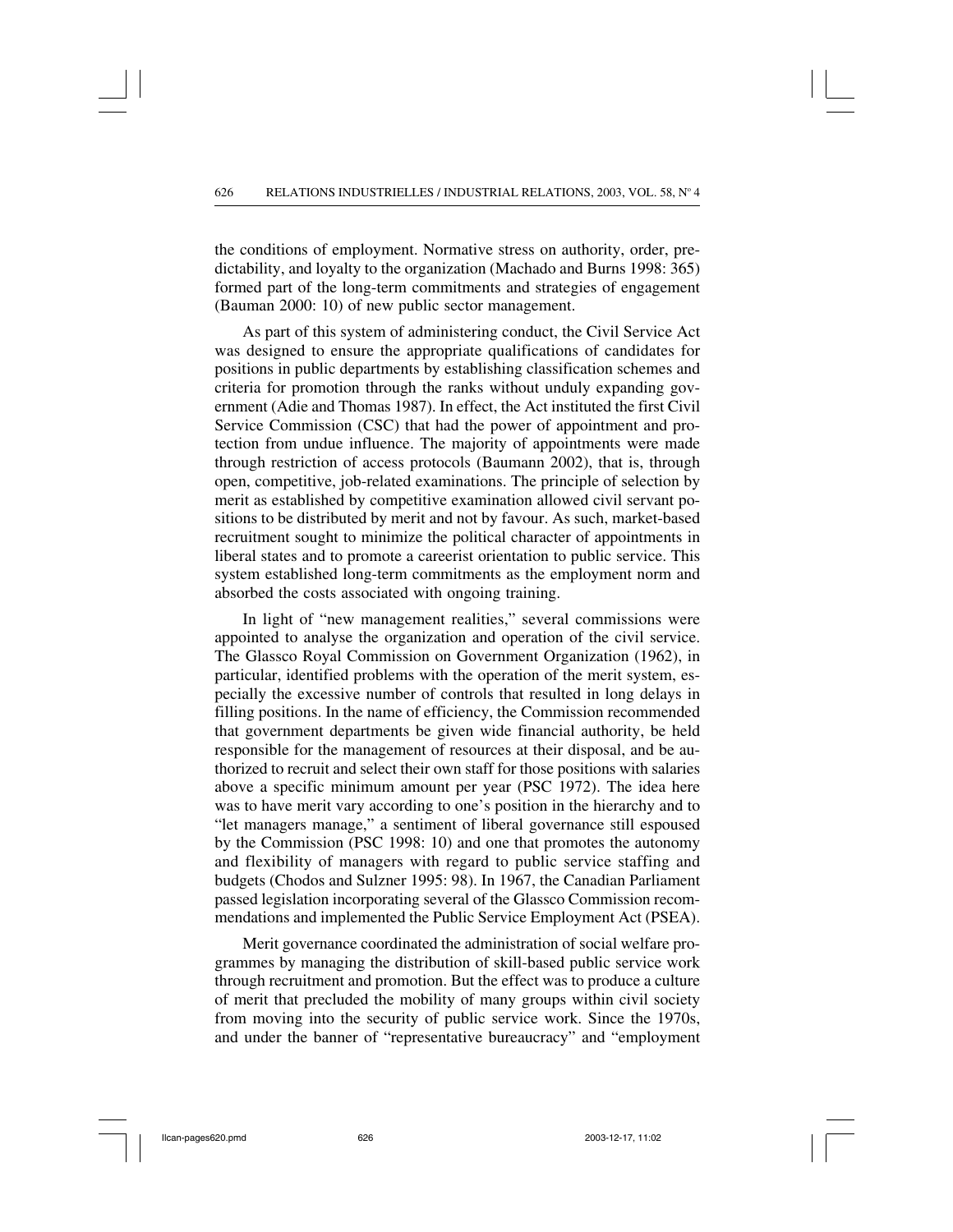equity representation," numerous equity policies have been put in place with the aim of increasing the representation of certain marginalized groups to better reflect their employment distribution in the external labour market. The ideal of making the public service bureaucracy mirror the external labour market is another example of refolding civil society into the formal state domain. That all federally regulated employers, such as financial institutions and universities as well as those who contract with the government, are required to do the same, exemplifies the unfolding of the state into civil society. This also highlights the increasing responsibility placed on individuals in civil society to govern their own conduct in ways that align with the programmatic efforts of the liberal state.

While the new hybrid system of merit/equity aimed to promote the representational profile of previously under-represented groups, it also made staffing actions more cumbersome because of the many checks undertaken to eliminate barriers. The response from public service managers was that management needs were not being met and that a new system should be put in place to move human resources to demand areas (according to management protocols). A new section of the PSEA, section 34, now gives deputy heads the exclusive authority to deploy employees from one group and level in the public service to any other group or level by mutual agreement of the employee and the recruiting manager (Chodos and Sulzner 1995). This amendment signals the incorporation of what is termed "functional flexibility" (Zeytinoglu and Muteshi 2000: 140), that is, the ability of organizations to distribute employee competencies across a range of tasks.

The move to increase the flexibilities of organizational structures can be seen as a derivative of the lean production system established by Toyota in the auto industry as characterized by Womack, Jones, and Roos (1991). One characteristic of the Toyota system is the reliance on multi-skilled and "dynamic work teams" and the ability to assemble and move teams to high activity or problem areas. In a rough approximation of this system, a service sector in one government department is experimenting with a form of flexible administration that involves assembling temporary project work teams based on a "grid of employee expertise and interest." The grid encompasses all employees in several directorates. When a project arises, a team is assembled by matching people with activities and interests. According to an area manager, the grid is utilized to manage major projects: "managers borrow some of my employees for a few months or for three days a week to work on a specific project that they need to finish or implement quickly." The degree of mobility promoted by these temporary work teams requires a mode of governance to coordinate the activities and responsibilities of individuals and managers. The use of "project charters"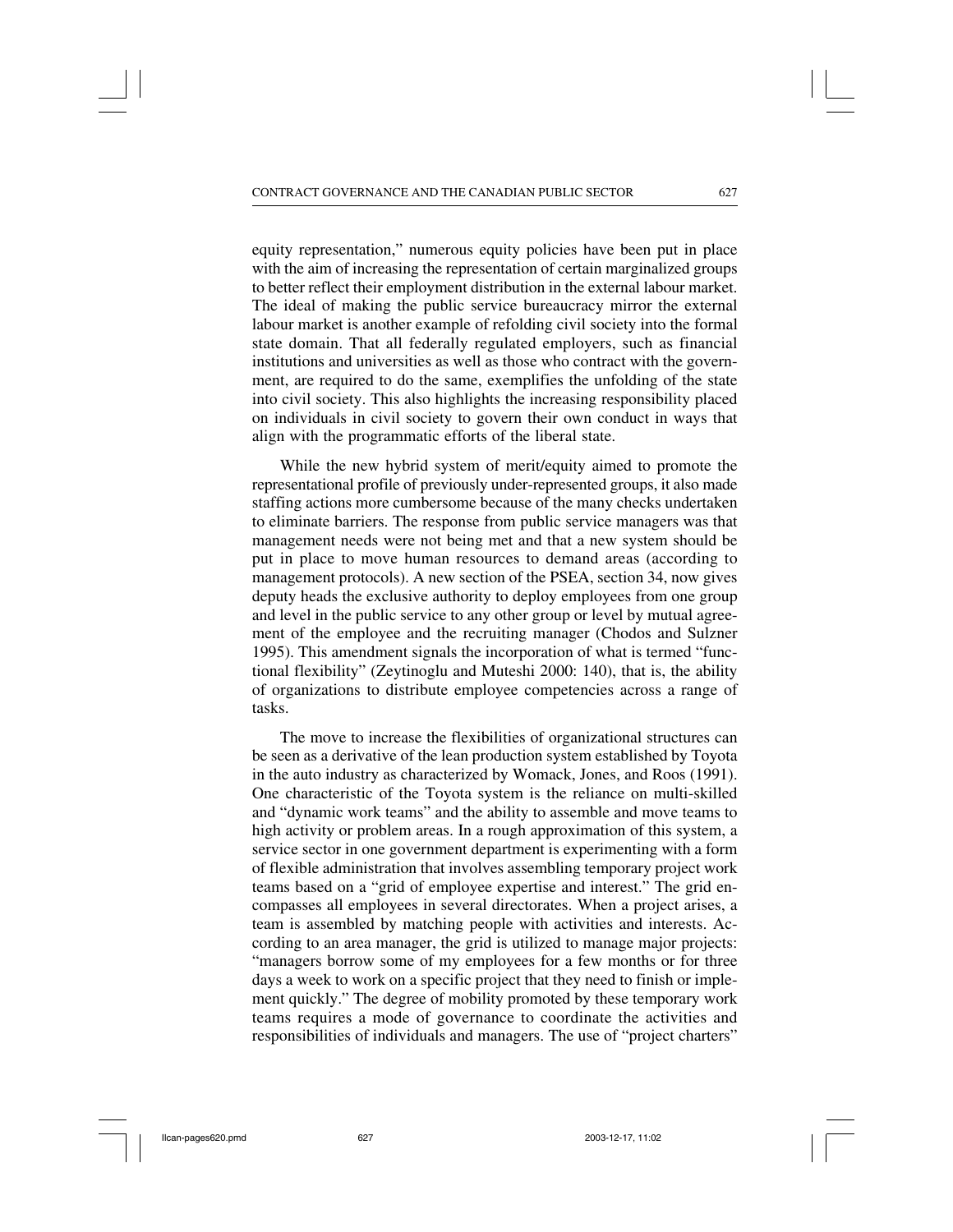facilitates the coordination of employees from various functional areas of expertise within the organization. These charters are contracts that determine the project plan, the scope of the project, its members, deliverables, and the team leader responsible for the project. They enable functional flexibility by contracting experts from the department and assembling them into temporary groups on limited-term projects.

In another example of "contracting" for expertise within the federal government, we found several instances of permanent government employees who were temporarily contracted to work in other departments on limited-term projects through a Memorandum of Understanding. A Memorandum of Understanding is a contract for services between government departments. In these cases, the employee's home department acts like a temporary employment agency by supplying professional expertise to government departments under contract. In line with private sector practices, temporary agencies enable governmental organizations to remake themselves into consumers who purchase temporary services rather than employers who hire permanent workers (Gonos 1997). While the enfolding of temporary agency "practices" into the formal governmental domain may signal a reversal of the long-standing practice of "growing" rather than "buying" expertise, these "temporary" workers are also permanent government employees. This hybrid status is said to entail certain advantages, such as cost efficiency. According to one employee, "My department works on cost recovery, so our fees are significantly lower than industry. . . . For the [contracting] department, it is more cost efficient to go to [my department] to get [my expertise]." The work of this employee, and other employees whom we interviewed, involves moving from one project to another, working in various work teams, in various departments.

The instances noted above illustrate some of the ways in which contract governance works. In some administrative domains, it is possible, under certain conditions, to contract-out work by means of project charters or "temping" by means of Memorandums of Understanding without going as far as tendering bids on the external market. These processes convey the ways in which normative practices, typically associated with market-based relations, have been enfolded, transformed, and refolded into the formal governmental domain without directly involving private industry. In the following section, we examine other deployments of contract governance in both formal and quasi-governmental domains.

## *NONSTANDARD EMPLOYMENT AND ALTERNATIVE SERVICE DELIVERY*

Contract governance is part of a broad strategy to manage the risks of market uncertainty by maximizing organizational flexibilities. This strategy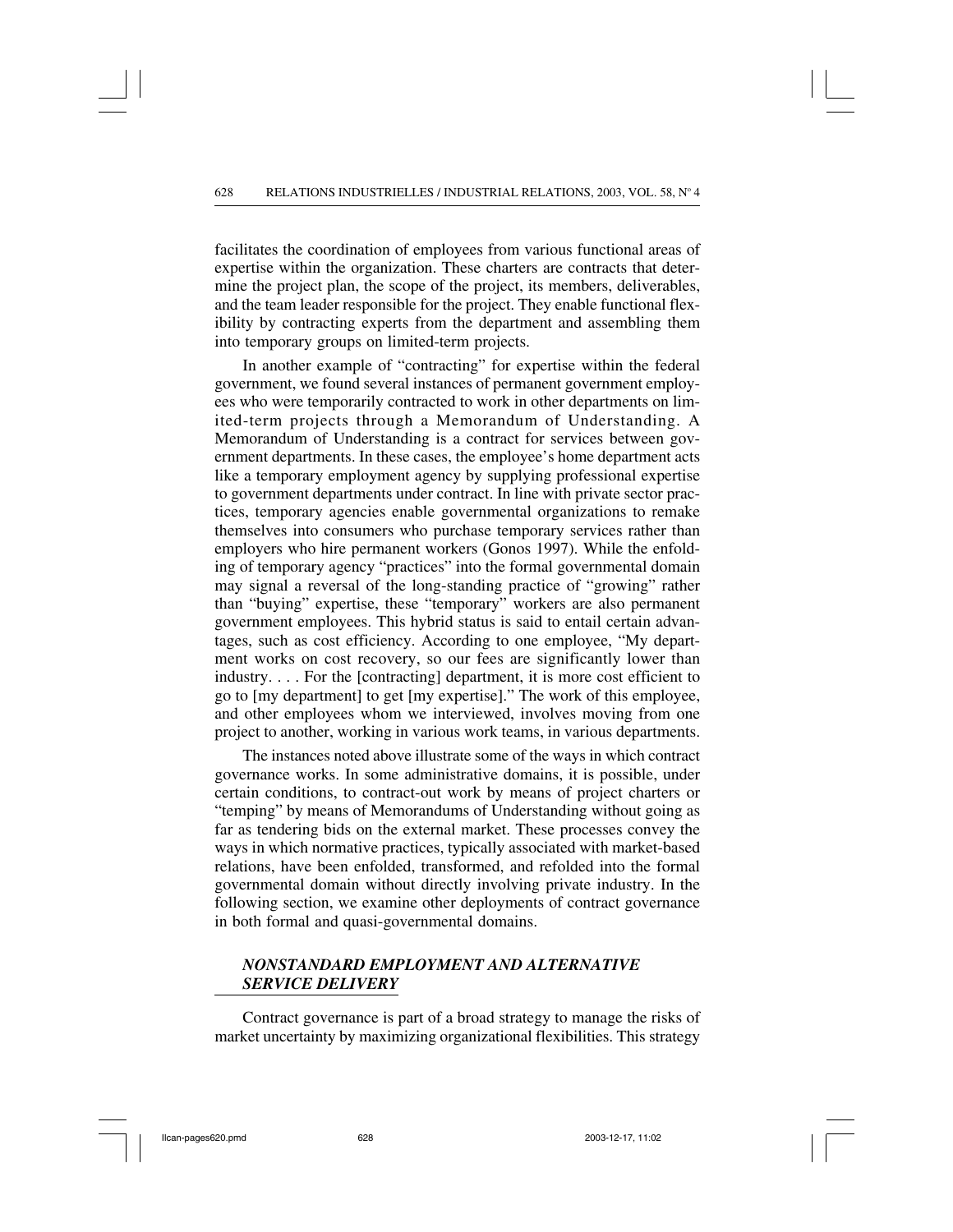for managing the risks associated with volatile and changing global markets has led to the increasing employment of nonstandard labour in an effort to achieve flexibilities (Zeytinoglu and Muteshi 2000) and to the rise of ideologies that view labour flexibilities as the precondition of economic success (Touraine 2001: 94). The management of risk through contracted, nonstandard employment is primarily a programme for shifting risks and uncertainties to a newly constituted insecure working population and in so doing, to externalize the risks associated with changing market demands and unstable future funding levels (Sahin 2000; Peck and Theodore 1998; Allen and Henry 1997; Hoggett 1996). The general willingness to experiment with the terms and conditions of employment is an effort to regulate the risks and uncertainties inadvertently created by market-based governmental practices and global processes.

The shift to contract governance has led to a radical alteration in the "character" of work relations (Sennet 1998) and work commitments (Bauman 2000). The "strong-ties" (Granovetter 1973) or long-term standardized work "engagements" that characterized traditional relations of labour and capital have been disengaged (Bauman 2001) and replaced with weak ties and temporary work arrangements. What this means for work and employment relations is that standardized secure employment scenarios, premised on long term engagements between labour and management, are becoming increasingly tenuous as patterns increasingly deviate "from the tradition of lifelong full-time employment" (Ferrara, Hemerijck, and Rhodes 2001: 123).

Recent studies in the U.K. and Ireland found that the character of public sector employment has shifted away from a traditional, permanent, pensionable format (Morley, Gunnigle, and Haraty 1995: 49–56; Marshall, Richardson, and Hopkins 1999; Green, Krahn, and Sung 1993; Dominelli and Hoogvelt 1996). The U.K. public sector has tended to rely on nonstandard workers in an effort to reduce the role of the state in service delivery, to improve the efficiency of service provision, to move to a less hierarchical form of organization that would allow greater private sector involvement in service delivery (Marshall, Richardson, and Hopkins 1999), and to promote flexibility in management. The use of temporary and contingent employment in the U.S. is less pervasive in the public sector than the private sector, most notably because of statutory prohibitions that forbid contracting-out services traditionally performed by government employees. Nevertheless, temporary appointments have been used by U.S. public sector authorities to keep individuals working for extended periods without the benefits and securities guaranteed to regular government employees (Brock 2001) through union agreements.

The trend toward contract governance developed during the late 1980s when private sector companies in North America and Europe followed a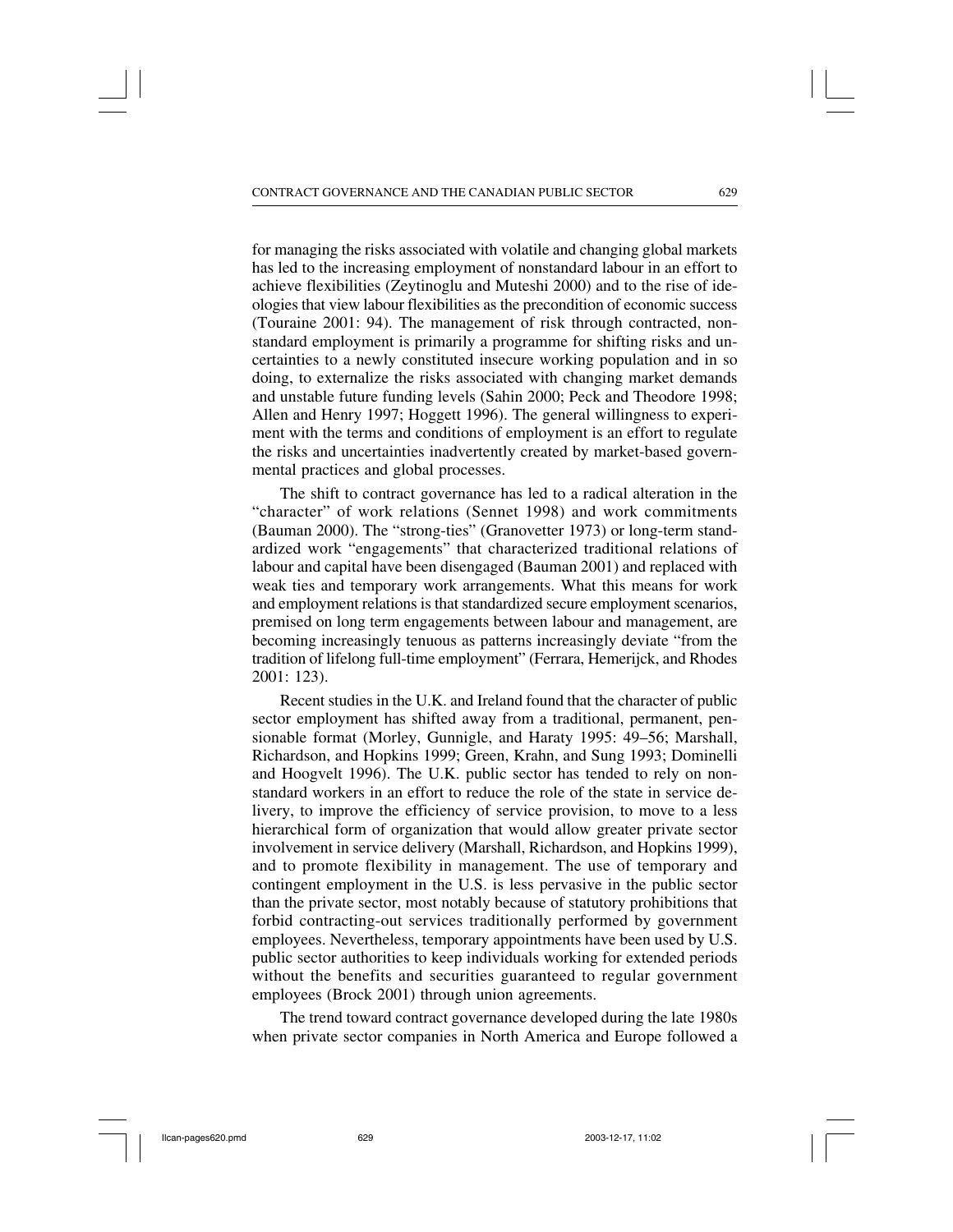pattern of workforce adjustment designed to cut costs and produce lean and efficient corporate enterprises. These cost cutting measures included practices such as downsizing the workforce. However, downsizing alone is limited. To redress the limits of these restructuring efforts and to compensate for shortfalls in service delivery, many private and public sector organizations have experimented extensively with strategies to increase flexibilities buttressed by a range of contract governance options such as outsourcing. These options are embedded in alternative service delivery (ASD) programmes that aim to improve the delivery of government services "to clients by sharing governance functions with individuals, community groups and other entities" (Ford and Zussman 1997: 6).

The programmes of ASD encompass a broad range of implementation methods for governing the delivery of public services. Such methods include collaborative contract arrangements or partnerships both within the federal government itself (i.e., between departmental units via MOUs and project charters) and between the federal government and other levels of government or the private sector. ASD programmes also involve the creation of special operating agencies and service agencies, and the use of market-driven mechanisms (i.e., performance-pay incentives, competitive tendering) in the delivery of programmes and services. The increasing shift to alternative forms of service delivery not only preserves the core policy and regulatory functions of the formal governmental domain but also reallocates the implementation and delivery of public programmes to the most appropriate service providers. The key objectives of ASD initiatives include improving service efficiency, increasing management flexibility and autonomy, and developing partnership arrangements between the formal liberal state and civil society in the design and delivery of public goods and services. These goals are not to be understood as separate or distinct from one another, but rather as indicative of the core elements of liberal governance that shape the theories and processes of public sector restructuring in western liberal states.

Outsourcing or "structural flexibility" (Chun 2001: 129) is an ASD option and pattern of management that complements other strategies for improving labour flexibilities, such as numerical flexibility, which is the ability to expand and contract the workforce, and functional flexibility, which entails enhancing the mobility of workers across operational tasks and is oriented towards internal labour markets (Smith 1994). Outsourcing has transformed many private and public sector organizations from producers of goods and services to consumers where the "responsibility for commissioning and purchasing services is separated from the responsibility for providing them" (Ahmed 1996: 81). These programmatic efforts also found their way into public sector initiatives in Canada during the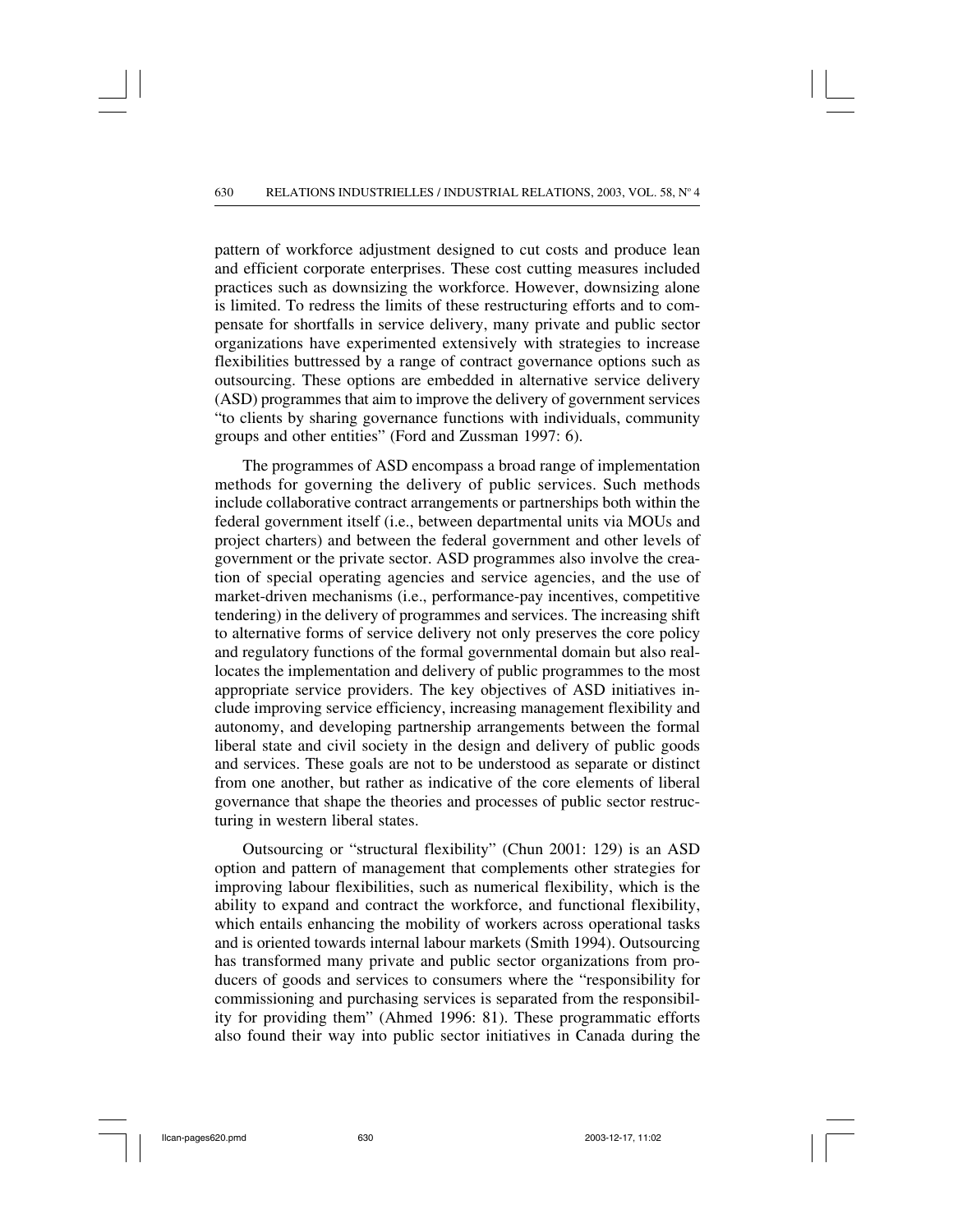1990s. The transfer of activities and assets from the public to the private sector can take several forms. For example, the government may transfer responsibility for programme or service delivery to a private or not-for profit organization and yet maintain policy, regulatory, and monitoring roles. One example of this initiative is Navigation Canada, a non-profit corporation owned by the users and employees of the air navigation system (Zussman 2002). Alternatively, the government may abandon and sell off a programme's assets, such as in the cases of Air Canada and Petro-Canada (Borins 2002; Thompson 2001). What is particularly striking is that between 1985 and 1995, the Canadian government privatized 24 corporations, including the "strategic repositioning" of Canada Post (White and Janzen 2000: 41), which resulted in transferring approximately 80 thousand employees to the private sector (Watters 1995: 51). Such liberal governance efforts characterize other public service sectors. A recent comparative study on public sector restructuring in western, industrialized countries found that the privatization of state-owned enterprises is most comprehensive in the U.K. and New Zealand (Borins 2002). For example, in 1990, Britain's Conservative government sold 47 state-owned enterprises, including British Petroleum, British Steel, and British Airways. These trends have led to the rapid unfolding of the responsibility for public security to private corporate entities that have spread into the spaces left in the wake of a receding state (Rigakos 1999: 383, 389).

#### *GOVERNING AT A DISTANCE*

While outsourcing service delivery to the private sector is inseparable from the trends of contract governance, this is only one form of governance structure in the repertoire of current liberal-state governments. The Canadian government is currently experimenting with other alternative, though related, governance structures. In addition to those previously mentioned (i.e., memoranda of understanding, project charters, and outsourcing), the current formal government has also "devolved" several special agencies to govern at a distance. Formed at the juncture of the liberal problematic of "too much governing," the necessity to respond to the demands for flexibility, and the need to manage the potential opportunism of contracted firms, the government has unfolded several key government services to special agencies.

The creation and establishment of semi-autonomous governmental agencies encompass two distinct types in the Canadian federal government: special operating agencies and service agencies. In Canada, eighteen special operating agencies (SOAs) exist (Zussman 2002) and employ almost five percent of the public service (Borins 2002: 12). These agencies fall along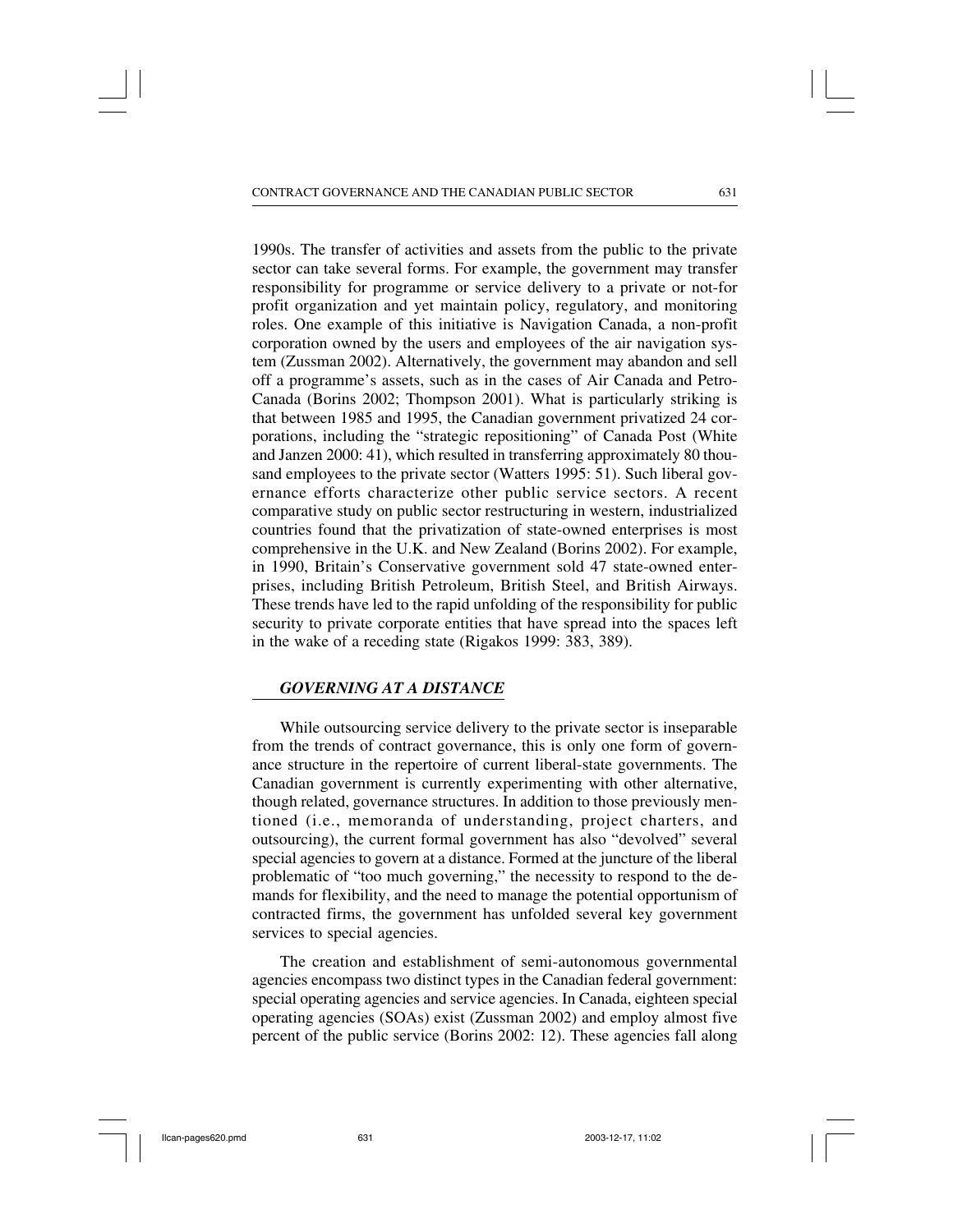a continuum between a line department and an arm's length agency; they are situated within a particular department, and hence are subject to public policy and accountability standards of the ministerial department, and, at the same time, are granted negotiated flexibilities, such as management flexibilities in allocating and reallocating departmental resources. Unlike executive agencies in Britain and minister-chief executive relations in New Zealand, the administrative heads of SOAs do not report directly to the minister but rather function under the administrative authority of a host departmental deputy (Zussman 2002).

The creation of (SOAs) in Canada is based on theoretical models and reform initiatives adopted by governments in several other countries, most notably New Zealand and the U.K. (Zussman 2002). The reform of New Zealand's core public sector involved dividing large departments into smaller units with specialized functions. The State Owned Enterprises Act (1986) sought to establish government-owned trading organizations as successful businesses along private sector lines (Pollitt and Bouckaert 2000), with managers exercising a broad degree of autonomy and flexibility in managing resources that is comparable to the private sector (Walsh, Harbridge, and Crawford 2001). The separation of policy-making functions from operational functions was further formalized through the State Sector Act (1988). Operating agencies became formally separate from the responsibilities of ministries (e.g., to provide policy advice to ministers) and chief executives became the managers of their own departmental staff and were given greater autonomy and flexibility over appointments, promotions, and dismissals (Borins 2002). Likewise, in the U.K., under the Next Steps programme (1988), the government created service-oriented "executive agencies" operating at arm's-length from departments with substantial managerial autonomy. Within ten years of the programme's establishment, more than 140 executive agencies had been created and employed nearly three quarters of the public service in Britain (Pollitt and Bouckaert 2000; Aucoin 2002).

In response to pressures to reduce expenditures and improve service efficiency, and in situations where the scope of service mandate is beyond the SOA model, service agencies have been created in the Canadian federal government. Examples of service agencies include the Canadian Food Inspection Agency (CFIA), the Canada Customs and Revenue Agency, and Parks Canada. Unlike SOAs, service agencies are established under legislation and, in turn, are granted statutory flexibilities. These flexibilities permit greater staffing authority, the right to enter into partnering arrangements with other levels of government or the private or third sectors, and the ability to retain revenue (Zussman 2002). Enhanced flexibilities in the area of staffing enable service agencies to move away from the "old public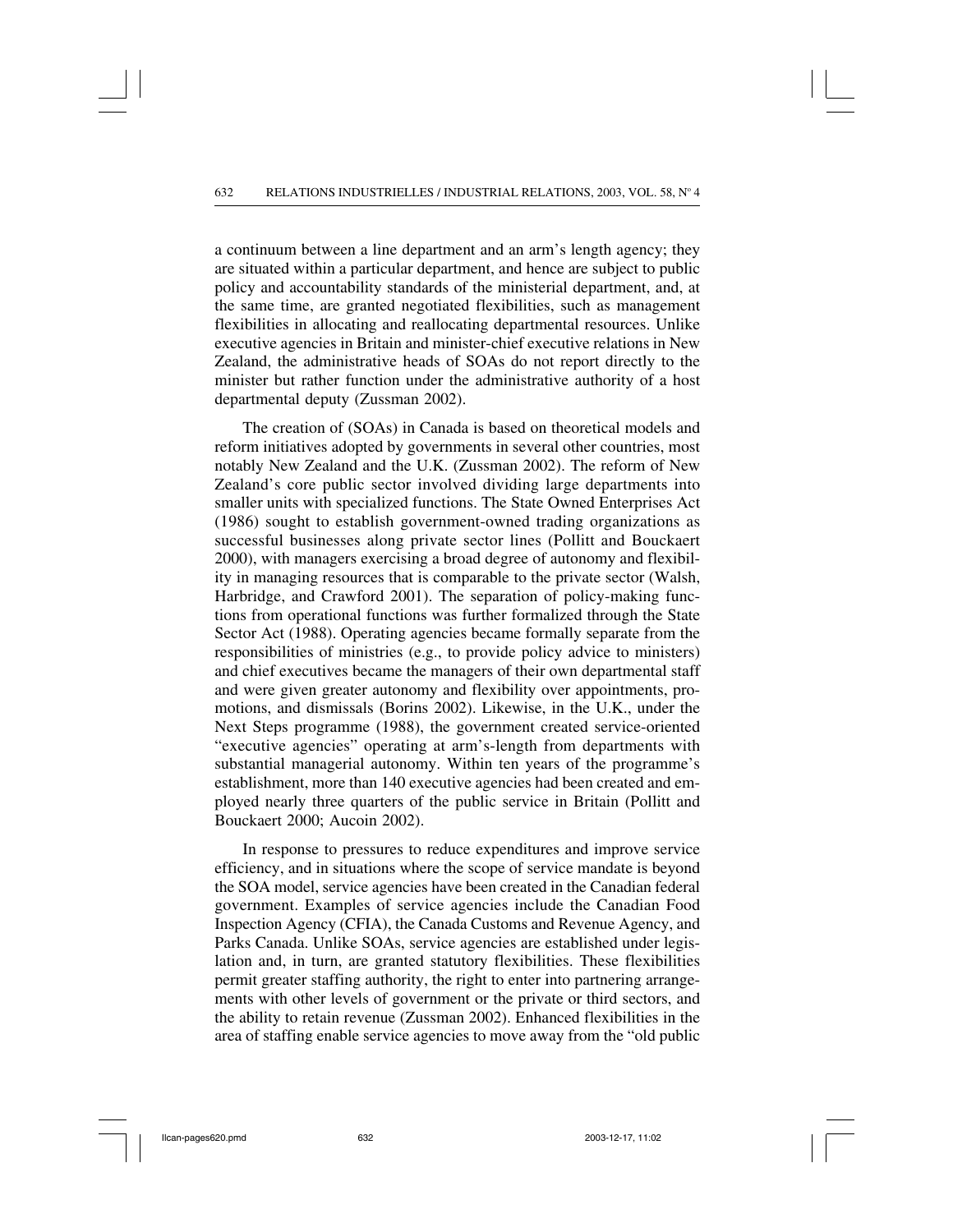service regime" based on the "order of merit" to a new flexible regime based on minimum standards within a candidate pool, and other criteria such as best fit with the organization, relocation costs, productiveness, and efficiency. In effect, service agencies are made responsible for the recruitment and marketing of the organization. From the new public management point of view, this allows the agency to separate itself from the cumbersome staffing regime of the PSEA and the brand of the public service:

Before we were linked with the public service. We had their application forms . . . you had to advertise through the Public Service Commission and had to make your advertising tied to public service work. They had to approve our ads and so on. . . . Now we have flexibility to go directly to [potential employees] and to advertise and recruit. . . . Now we can say we're [Agency X], we're not the public service. I think it's given us a distinct image . . . where people see us as a separate entity, moving away from that stodgy [public service] image.

Having the status of a service agency allows agencies to unfold their own brand in the labour market; it allows the agency to separate itself, at least symbolically, from the image of public service and to market itself like a private sector firm.

The governance structures of both SOAs and service agencies have changed under the framework of ASD as they have enfolded both practices and personnel from beyond the liberal state. The most senior officials of service agencies, that is, those who form their "boards of management," are recruited largely from the private sector and are comparable to the boards of directors in private corporations. Similarly, the creation of a Senior Executive Service in Australia, under the Public Service Reform Act (1984), aimed at making recruitment to senior public service appointments more open and competitive. Executive agencies in both the U.K. and New Zealand are headed by chief executives who are hired through a process of open competition and appointed on a fixed-term contract of up to five years. By 1997, approximately one third of executive agencies in the U.K. had chief executives hired from outside the civil service (Borins 2002). The appointment of private sector managers to high-profile positions in the public service reflects the enfolding of private sector best practices and personnel, through market-based mechanisms, into the provision of public services in many western liberal states. This is further exemplified by the increasing client-based and consumer-driven rationales that guide the activities and standards of management. In line with private sector best practice, boards of management are said to have a different management orientation, an orientation that is different from the public servant's "mind set," one that emphasizes efficiency in terms of clients and consumers, performance indicators, and business plans.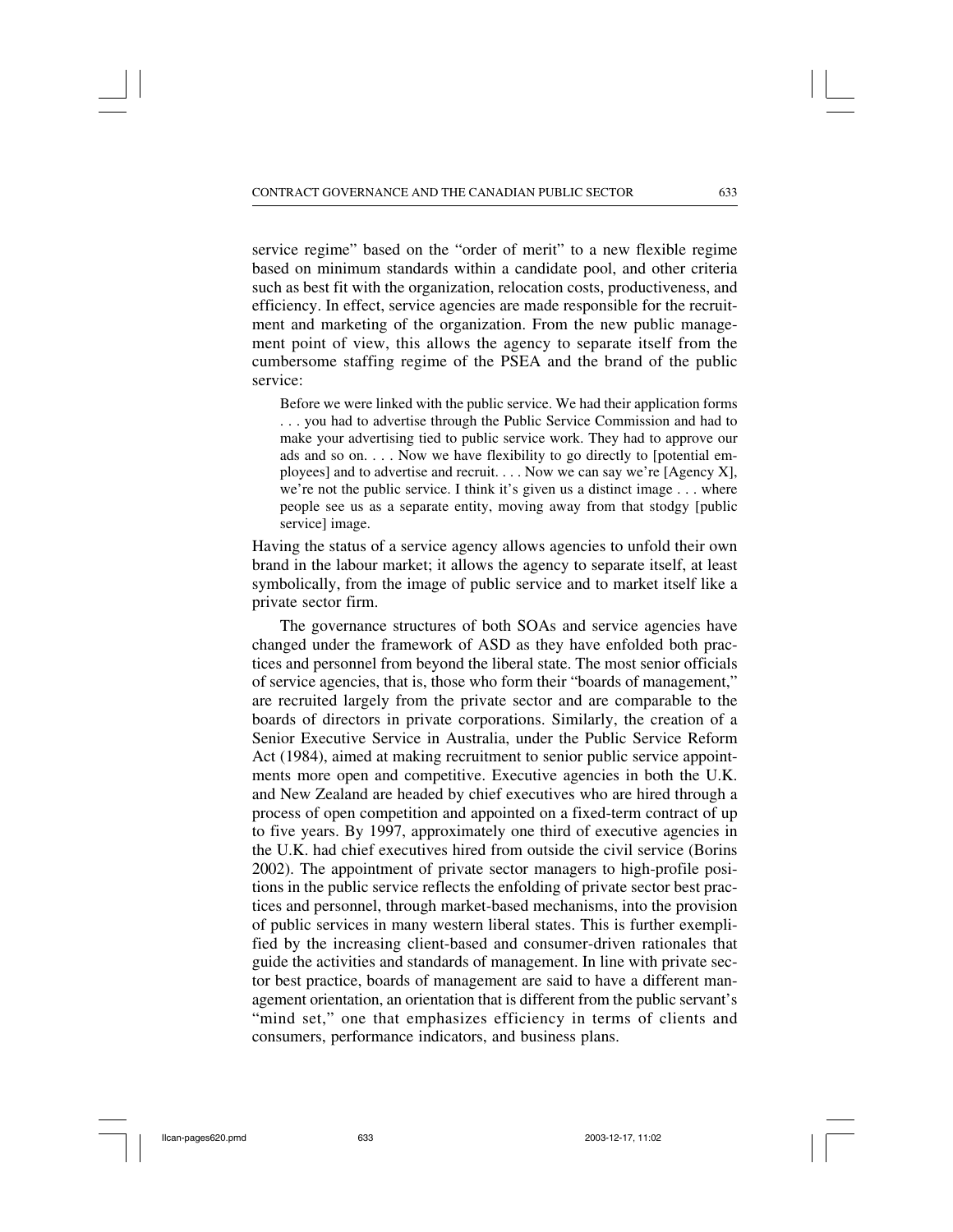#### *MARKETING PUBLIC SERVICES*

In several western, industrial countries, initiatives to raise the quality of public services have led to a wider scope of performance measurements, focussing more on results and outputs rather than on inputs and internal processes. In Canada, the 1994 Declaration of Service Quality and the 1995 Quality of Services Initiative specify particular accountability measures, such as the production of annual business plans, multi-year strategic plans, and yearly reports addressing predetermined performance standards (Zussman 2002). Under the U.K.'s Citizens's Charter (1991), departments and agencies are required to publish explicit service standards and results detailing whether those standards are being met. In the U.S., the Government Performance and Results Act (1993) effectively mandated performance indicators for every federal agency (Radin 1998). Over 4000 standards for 570 departments are now in place (Borins 2002). The attempts of various liberal-state governments to implement performance indicators in the delivery of public services reflect a mode of liberal governance steered by the logic of the market. The devolution of management and the increasing use of performance measures, market-testing, and competitive tendering in the governance of public service delivery introduce new techniques of political control, such as those of monitoring, audit, and regulation (Rose 1996; Isin 2000; Peck 2001).

Recent state policies in Britain and Australia require public service agencies to compete with private sector organizations for contracts in delivering government services and programmes. These policies and practices of compulsory competitive tendering, "best-value," and "markettesting" suggest that the "special agency" can be a transitional and short-lived organizational form. Once given the opportunity to act as independent agents, the activities of agencies can be "market-tested," that is, subject to the so-called "disciplining effects of competition" (Kleiman and Sahu 1999: 156). Under market-testing policies, quasi-government agencies, and even formal government departments, are forced to bid for the services they provide alongside private sector companies. The threat of substituting in-house production with that of outside agencies requires in-house providers to demonstrate strategies for increasing efficiency and disseminating "best practices" (Braddon and Foster 1996: 104–105).

In the Canadian context, market-testing of programmes and services is an option currently the subject of experimentation in conventional departmental structures. For example, one federal government department contracts out part of a government programme to a private sector partner firm, while the rest of the programme remains in-house, at least for the time being. One senior manager explains: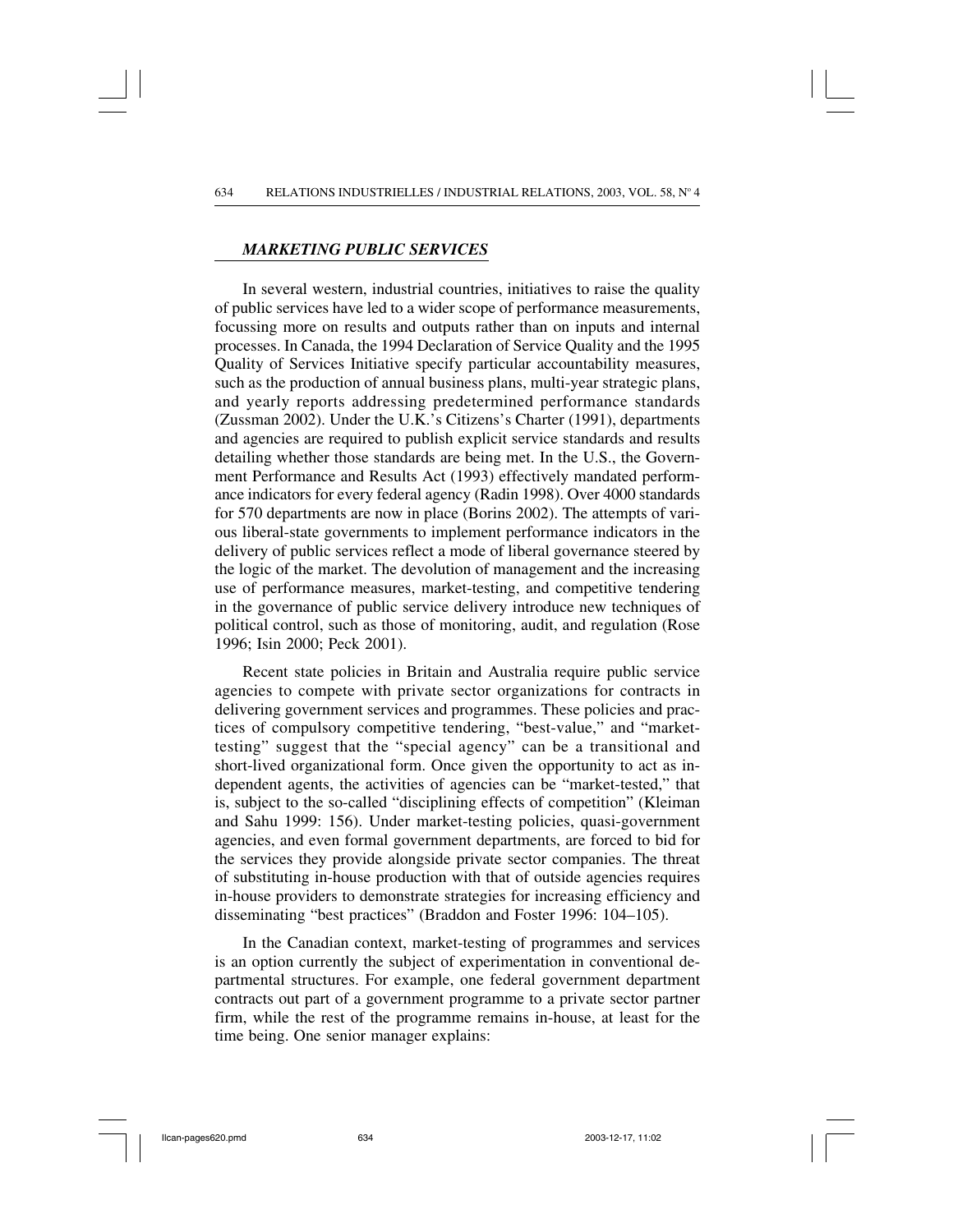[Programme X] is done half internally by [departmental] employees and half externally by private agencies. We do that on purpose. Now our goal is to assess and evaluate who does what best and at the end of a couple years we're going to make a decision. We'll move all the business in-house, or we'll move it all out, or we'll go to a combination . . . there's a lot of options right now.

Turning liberal welfare agencies into "purchasers who can choose to buy services from a range of options available" (Rose 1993: 296) has the potential to transform agents of the formal government into powerful consumers. The implication of these decisions will be profound for the character of working relations within and outside the formal governmental domain. As this case illustrates, the business of providing government services could remain in-house, it could be contracted to a private firm, or be involved in some combination of in-house and outsourced delivery mechanism. Even if projects remain in-house, the form of governance that will manage them will be contractual. The option of delivering services through service agreements is an alternative form of contractual relations within the variety of contract governance mechanisms currently available within liberal governance.

The increasing reliance on contract governance and the use of market-like mechanisms in public service provision necessitates an assessment of accountability. It has been claimed that "good contracting arrangements stimulate beneficial changes including clarification of purpose, role clarification, task specification, reliable reporting of information, and freedom to manage" (Matheson 1997: 164). From this standpoint, the public service is considered to be more responsive to citizens and clients of governmental programmes, and much more cost efficient under conditions where accountability is increased through publicly available government business plans and by a management style that is market-based and results-driven. However, such a market-based management style is risky because of the potential for opportunism and reductions in the quality of public services offered. Following Tupper (2001), this explains why the public service can be viewed as understaffed, operating under questionable management principles, and, in turn, incompetent of developing and implementing effective public policy.

#### *CONCLUSION*

Although the provision of public services is undergoing profound changes in Canada, it would be misleading to assume that the formal governmental domain has abandoned direct responsibility for traditional activities, such as health care, social assistance, and public education. Apart from the traditional activities of the Canadian state, it would seem that it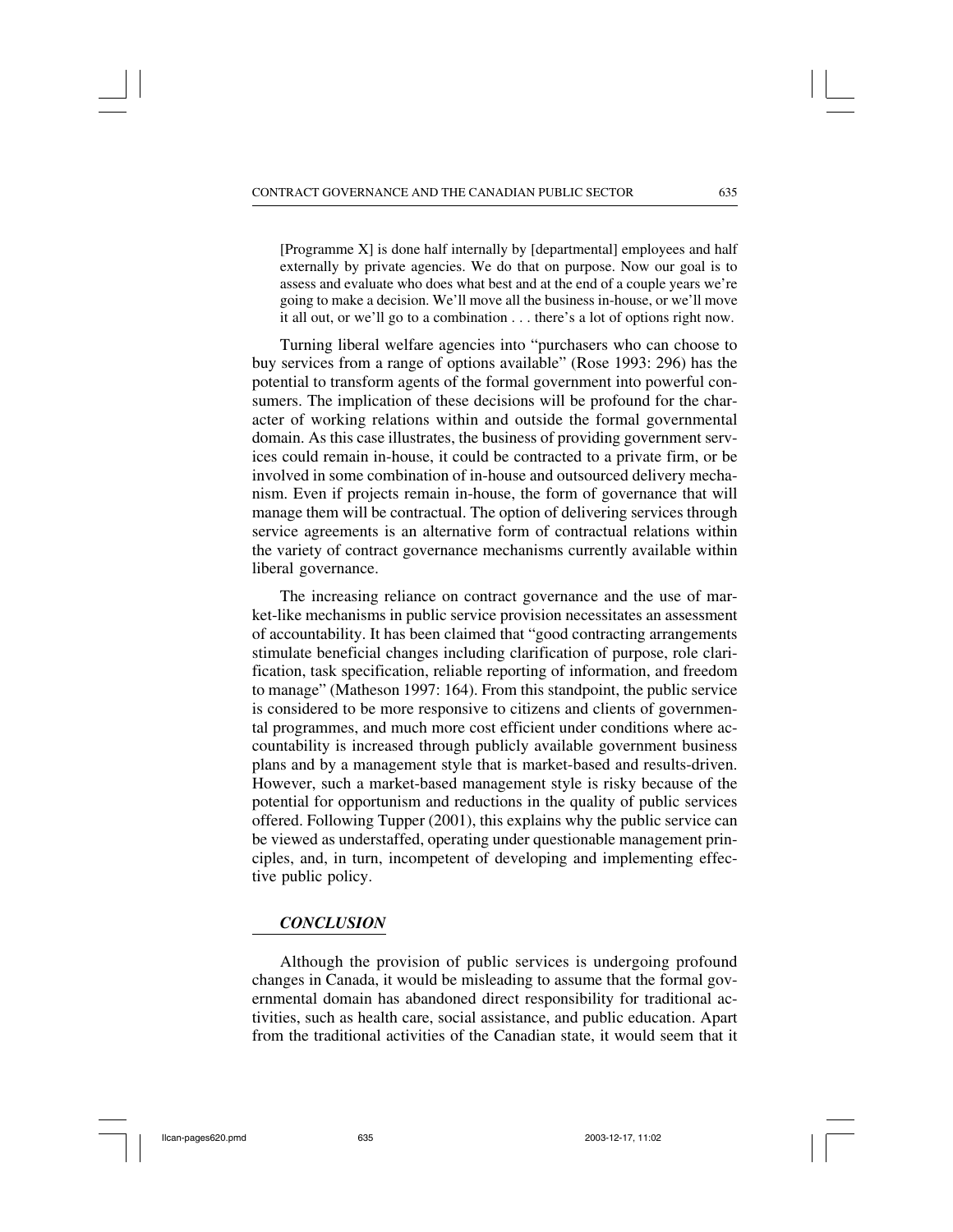has become an option, even desirable, to have Canadian government departments act as oversight agencies whose primary task will be to mediate the relations between a receding formal governmental domain and shortterm contract service providers. These contract service providers can even be gleaned from other government departments. There is a range of possible and documented alternatives to deliver government services, but most, if not all, fall under the rubric of contract governance. Although contract governance has been claimed to have the potential to ease fiscal strain and to increase organizational competitiveness and efficiency, it raises new problems for workforce governance. In particular, the functions of the formal government are transformed from implementing policies and services to managing and auditing multiple contracts of relatively autonomous entities. With the increasing emphasis on performance and flexibility, contract governance also challenges the integral characteristics of organizational networks, specifically innovation and new learning and interaction processes. Long-term contractual relationships between the formal governmental domain and semi-autonomous or private agencies are characterized not by trust, but rather by strict control and contract enforcement. By separating policy formation from policy implementation, a variety of formal governments gain considerable control over the content of the contract and are able to establish more rules and incentives for compliance.

In several western liberal state reform initiatives, the deployment of contract governance as an option for delivering services is a function of the unfolding, enfolding, and refolding of normative practices between the formal apparatus of the state and civil society. In the Canadian context, merit governance promotes a professional, permanent workforce that mirrors the composition of specialist workforces beyond the state. It is bound to the mundane work of managing bureaucratic processes. Contract governance, on the other hand, emphasizes the development and deployment of flexible, short-term work teams and is closely associated with the management of fixed-duration projects. It lends itself to the unfolding of public service work through the formation of special agencies, market-testing, and perhaps the eventual outsourcing of public service work beyond the formal governmental domain. For now, it is clear that both governance regimes coexist within government departments, and even within specific programme areas. What is also clear is that a reliance on ASD options promotes the development of nonstandard, flexible working relations that are different in kind from the relations established under the merit model of governance. In its various guises—as project charters, memorandums of understanding, service agreements with internal or external service providers, or special agencies—contract governance is an alarming trend in the work of doing public sector work, a trend brought about through the folding of liberal governance.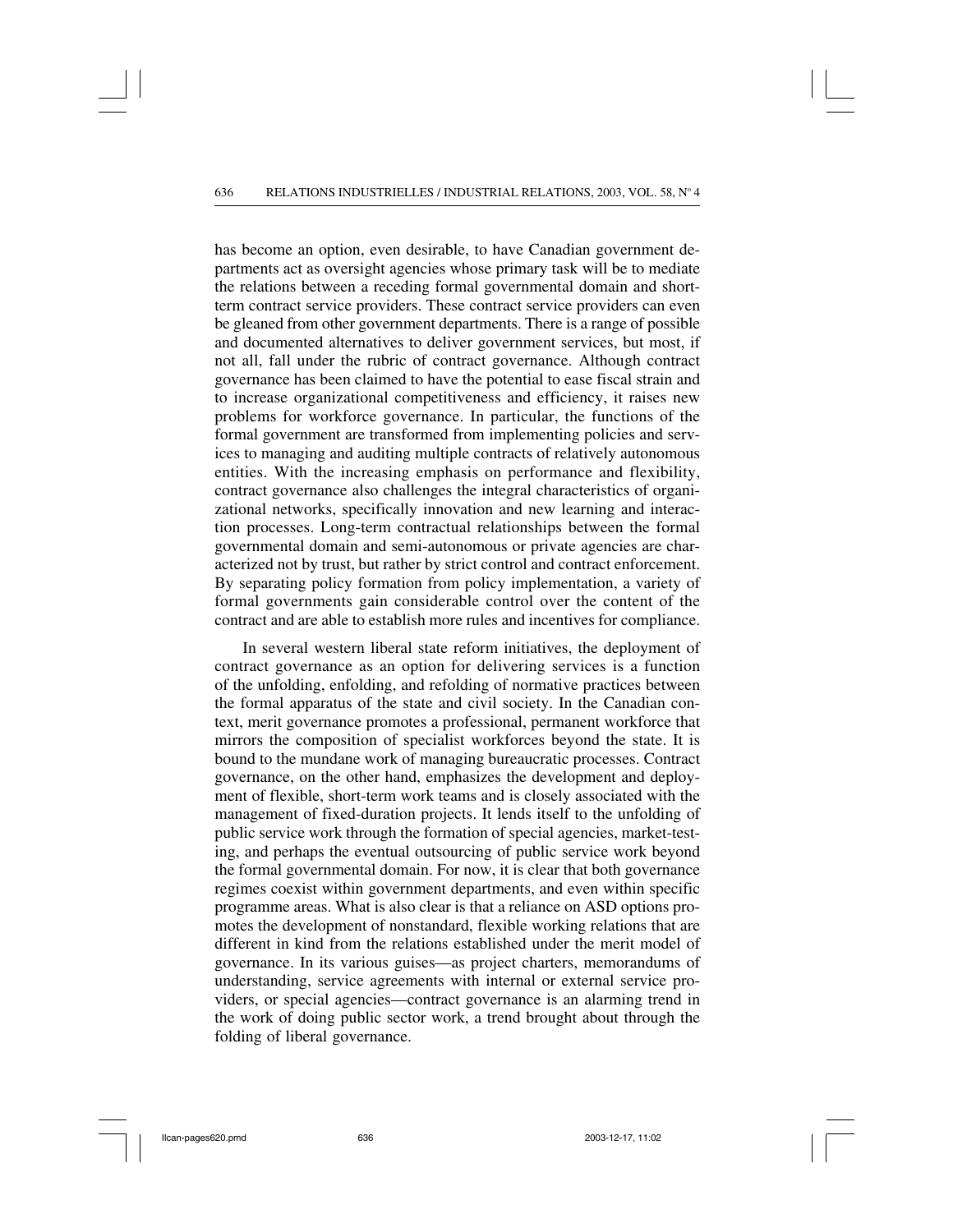#### ❚ **REFERENCES**

- ADIE, R., and P. THOMAS. 1987. *Canadian Public Administration*. Scarborough: Prentice-Hall Canada.
- AHMED, Y. 1996. "Health Promotion, Quasi-Markets and the NHS." *Privatization: Social Science Themes and Perspectives.* D. Braddon and D. Foster, eds. Aldershot, U.K.: Dartmouth.
- ALLEN, J., and N. HENRY. 1997. "Ulrich Beck's *Risk Society* at Work: Labour and Employment in the Contract Service Industries." *Transactions: Institute of British Geographers*, Vol. 22, No. 2, 180–196.
- AUCOIN, P. 2002. "Beyond the 'New' in Public Management Reform in Canada: Catching the Next Wave?" *The Handbook of Canadian Public Administration.* C. Dunn, ed. Oxford, U.K.: Oxford University Press.
- BAUMAN, Z. 2000. *Liquid Modernity*. Cambridge: Polity Press.
- BAUMAN, Z. 2001. *Community: Seeking Safety in an Insecure World*. Cambridge: Polity Press.
- BAUMANN, A. 2002. "Information Labour Market Governance: The Case of the British and German Media Production Industries." *Work, Employment and Society*, Vol. 16, No. 1, 27–46.
- BORINS, S. 2002. "Transformation of the Public Sector: Canada in Comparative Perspective." *The Handbook of Canadian Public Administration.* C. Dunn, ed. Oxford, U.K.: Oxford University Press.
- BRADDON, D., and D. FOSTER, ed. 1996. *Privatization: Social Science Themes and Perspectives*. Aldershot, U.K.: Dartmouth.
- BROCK, J. 2001. "United States Public Sector Employment." *Strategic Choices in Reforming Public Service Employment: An International Handbook.* C. Dell'Aringa, G. Della Rocca, and B. Keller, eds. Basingstoke, U.K.: Palgrave Publishers.
- CARNOY, M., M. CASTELLS, and C. BENNER. 1997. "Labour Markets and Employment Practices in the Age of Flexibility: A Case Study of Silicon Valley." *International Labour Review*, Vol. 136, No. 1, 27–48.
- CHODOS, P., and G. SULZNER. 1995. "The Public Service Reform Act of Canada and Federal Labour Relations." *Journal of Collective Negotiations in the Public Sector*, Vol. 24, No. 2, 97–109.
- CHUN, J. 2001. "Flexible Despotism: The Intensification of Insecurity and Uncertainty in the Lives of Silicon Valley's High-Tech Assembly Workers." *The Critical Study of Work: Labour, Technology, and Global Production*. R. Baldoz, C. Koeber and P. Kraft, eds. Philadelphia: Temple University Press.
- CRUIKSHANK, B. 1999. *The Will to Empower: Democratic Citizens and Other Subjects.* Ithaca, New York: Cornell University Press.
- DEAN, M. 2002. "Liberal Government and Authoritarianism." *Economy and Society*, Vol. 31, No. 1, 37–61.
- DELL'ARINGA, C. 2001. "Reforming Public Sector Labor Relations." *Strategic Choices in Reforming Public Service Employment: An International*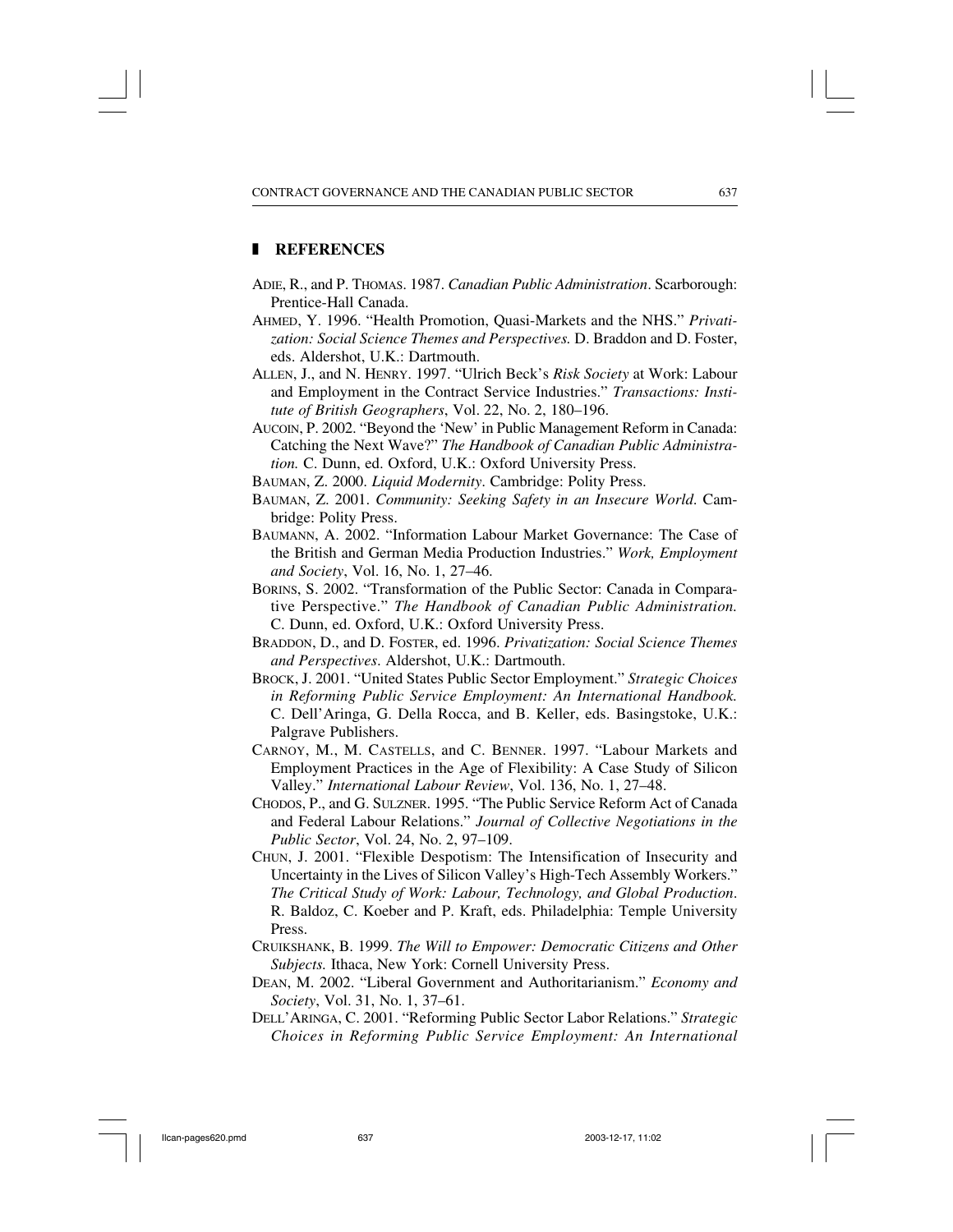*Handbook.* C. Dell'Aringa, G. Della Rocca, and B. Keller, eds. Basingstoke, U.K.: Palgrave Publishers.

- DOMINELLI, L., and A. HOOGVELT. 1996. "Globalization, Contract Government, and the Taylorization of Intellectual Labour in Academia." *Studies in Political Economy*, Vol. 49, 71–100.
- ERICSON, R. V., D. BARRY, and A. DOYLE. 2000. "The Moral Hazards of Neo-Liberalism: Lessons from the Private Insurance Industry." *Economy and Society*, Vol. 29, No. 4, 532–558.
- FERRERA, M., A. HEMERIJCK, and M. RHODES 2001. "The Future of Social Europe: Recasting Work and Welfare in the New Economy." *The Global Third Way Debate*. A. Giddens, ed. Cambridge: Polity Press.
- FORD, R., and D. ZUSSMAN. 1997. "Alternative Service Delivery: Transcending Boundaries." *Alternative Service Delivery: Sharing Governance in Canada.* R. Ford and D. Zussman, eds. Toronto: KPMG and IPAC.
- GONOS, G. 1997. "The Contest over 'Employer' Status in the Postwar United States: The Case of Temporary Help Firms." *Law and Society Review,* Vol. 31, No. 1, 81–110.
- GRANOVETTER, M. 1973. "The Strength of Weak Ties." *American Journal of Sociology*. Vol. 78, No. 6, 1360–1380.
- GREEN, F., H. KRAHN, and J. SUNG. 1993. "Non-standard Work in Canada and the United Kingdom." *International Journal of Manpower,* Vol. 14, No. 5, 70–86.
- HOGGETT, P. 1996. "New Modes of Control in the Public Service." *Public Administration,* Vol. 74, 9–32.
- ILCAN, S., and L. PHILLIPS. 2000. "Mapping Populations: The United Nations, Globalization, and Engendered Spaces, 1948–60." *Alternatives*, Vol. 25, No. 4, 467–489.
- ILCAN, S., and L. PHILLIPS. 2003. "Making Food Count: Expert Knowledge and Global Technologies of Government." *Canadian Review of Sociology and Anthropology*, Vol. 40, No. 4, 441–462.
- ISIN, E. 2000. "Governing Cities without Government." *Democracy, Citizenship and the Global City.* E. Isin, ed. London: Routledge.
- KLEIMAN, R., and A. SAHU. 1999. "Privatization as a Viable Alternative for Local Governments: The Case Study of a Failed Michigan Town." *Contracting Out Government Services.* P. Seidenstat, ed. Westport, CT: Praeger.
- LARNER, W., and W. WALTERS. 2000. "Privatization, Governance and Identity: The United Kingdom and New Zealand Compared." *Policy & Politics*, Vol. 28, No. 3, 361–377.
- LIPPERT, R., and D. O'CONNOR. 2003. "Security Assemblages: Airport Security, Flexible Work, and Liberal Governance." *Alternatives*, Vol. 28, No. 3, 331–358.
- MACHADO, N., and T. BURNS. 1998. "Complex Social Organization: Multiple Organizing Modes, Structural Incongruence, and Mechanisms of Integration." *Public Administration,* Vol. 76, No. 2, 355–386.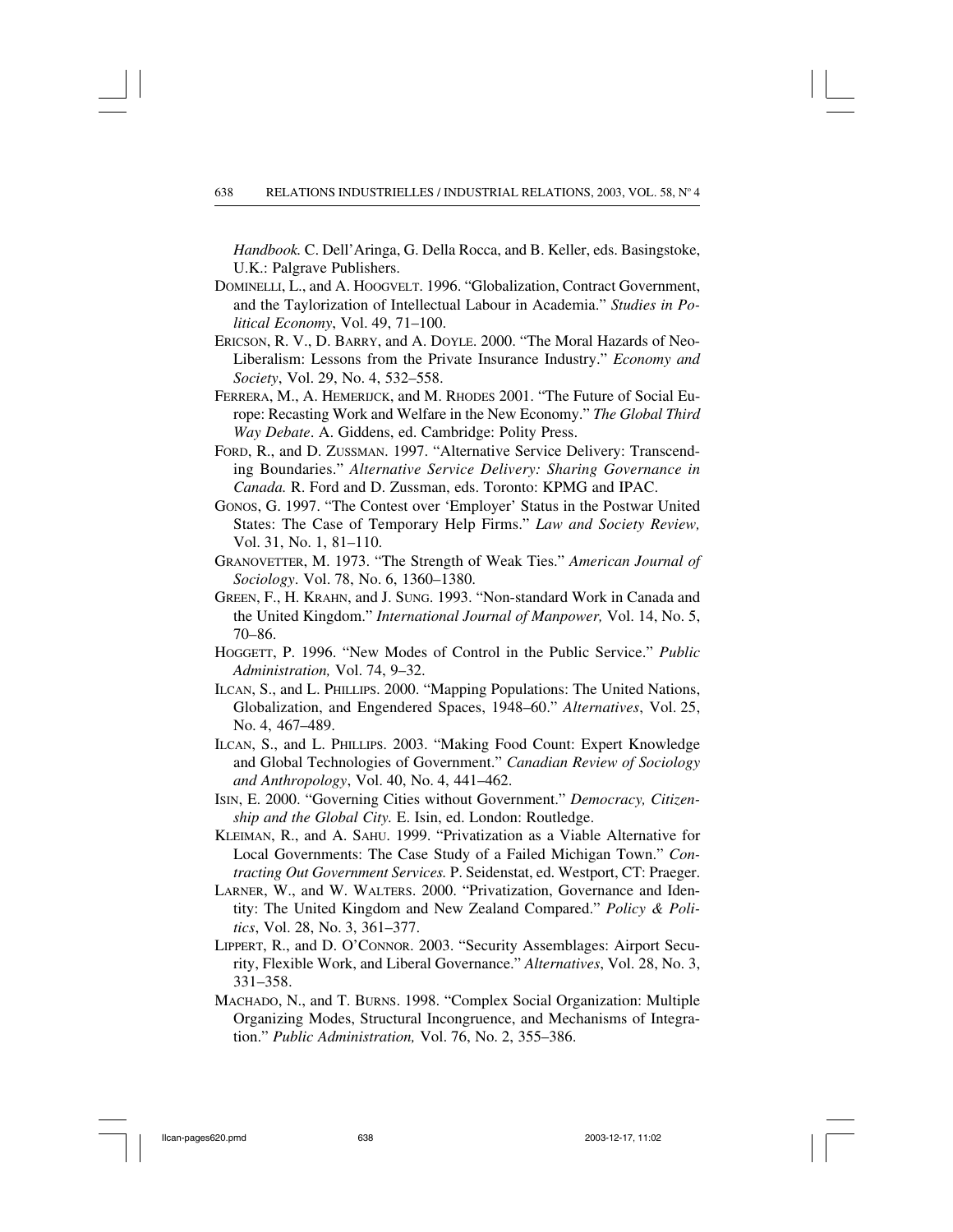- MARSHALL, J., R. RICHARDSON, and J. HOPKINS. 1999. "The Employment Implications of Civil Service Reform in the United Kingdom: National and Regional Evidence from the North East of England." *Environment and Planning,* Vol. 31, No. 5, 803–817.
- MATHESON, A. 1997. "The Impact of Contracts on Public Management in New Zealand." *The New Contractualism?* G. Davis, B. Sullivan, and A. Yeatman, eds. Sydney, Australia: Macquarie University.
- MORLEY, M., P. GUNNIGLE, and N. HARATY. 1995. "Developments in Flexible Working Practices in the Republic of Ireland." *International Journal of Manpower*, Vol. 16, No. 8, 38–58.
- O'CONNOR, D., and S. ILCAN. 2004. "The Folding of Liberal Government: Contract Governance and the Transformation of the Public Service in Canada." *Alternatives: Global, Local, Political.* In Press.
- O'CONNOR, J., A. S. ORLOFF, and S. SHAVER. 1999. *States, Markets, Families: Gender, Liberalism and Social Policy in Australia, Canada, Great Britain, and the United States.* Cambridge, U.K.: Cambridge University Press.
- PECK, J. 2001. "Neoliberalizing States: Thin Policies/Hard Outcomes." *Progress in Human Geography*, Vol. 25, No. 3, 445–455.
- PECK, J., and N. THEODORE. 1998. "The Business of Contingent Work: Growth and Restructuring in Chicago's Temporary Employment Industry." *Work, Employment & Society*, Vol. 12, No. 4, 655–674.
- PHILLIPS, L., and S. ILCAN. 2003. "'A World Free From Hunger': Global Imagination and Governance in the Age of Scientific Management." *Sociologia Ruralis*, Vol. 43, No. 1, 434–453.
- POLLITT, C., and G. BOUCKAERT. 2000. *Public Management Reform: A Comparative Analysis.* Oxford, U.K.: Oxford University Press.
- PSC (PUBLIC SERVICE COMMISSION OF CANADA). 1972. *The Financial Administrator in the Public Service of Canada*. Ottawa: Information Canada.
- PSC (PUBLIC SERVICE COMMISSION OF CANADA). 1998. *Public Service Commission Annual Report, 1997–98.* Ottawa: Minister of Public Works and Government Services Canada.
- RADIN, B. 1998. "The Government Performance and Results Act (GPRA): Hydra-headed Monster or Flexible Management Tool?" *Public Administration Review*, Vol. 58, No. 4, 307–316.
- RIGAKOS, G. 1999. "Hyperpanoptics as Commodity: The Case of the Parapolice." *Canadian Journal of Sociology*, Vol. 24, No. 3, 381–409.
- ROSE, J., G. CHAISON, and E. DE LA GARZA. 2000. "A Comparative Analysis of Public Sector Restructuring in the U.S., Canada, Mexico, and the Caribbean." *Journal of Labour Research*, Vol. 21, No. 4, 601–625.
- ROSE, N. 1993. "Government, Authority and Expertise in Advanced Liberalism." *Economy and Society*, Vol. 22, No. 3, 263–300.
- ROSE, N. 1996. "The Death of the Social? Re-figuring the Territory of Government." *Economy and Society*, Vol. 25, No. 3, 327–356.
- ROSE, N. 1999. *Powers of Freedom.* Cambridge, U.K.: Cambridge University Press.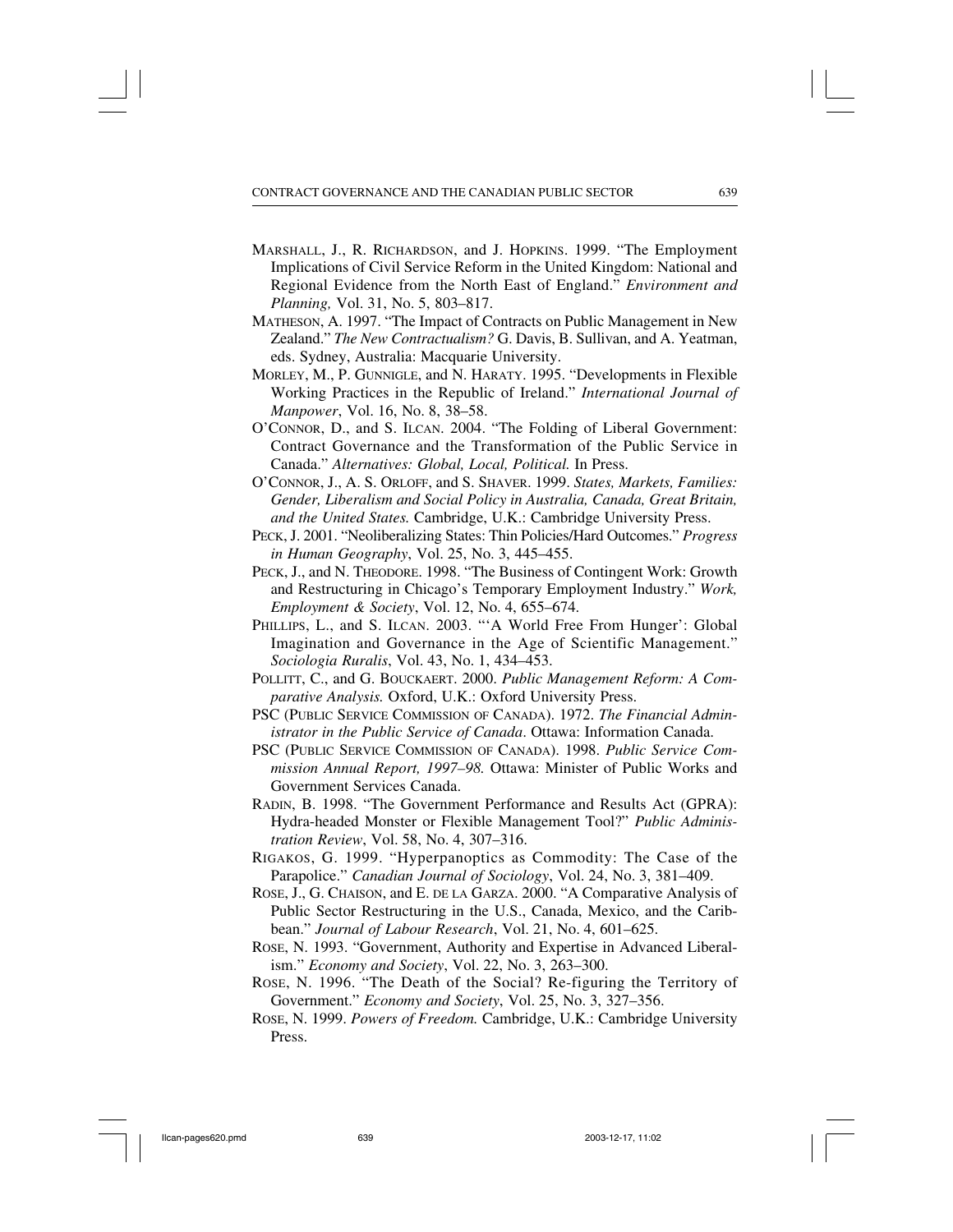- ROSE, N., and P. MILLER. 1992. "Political Power beyond the State: Problematics of Government." *British Journal of Sociology*, Vol. 43, No. 2, 173–205.
- SAHIN, F. 2000. "Manufacturing Competitiveness: Different Systems to Achieve the Same Results." *Production and Inventory Management Journal*, Vol. 41, No. 1, 56–65.
- SENNET, R. 1998. *The Corrosion of Character: The Personal Consequences of Work in the New Capitalism.* New York: Norton.
- SMITH, V. 1994. "Institutionalizing Flexibility in a Service Firm: Multiple Contingencies and Hidden Hierarchies." *Work and Occupations*, Vol. 21, No. 3, 284–307.
- THOMPSON, M. 2001. "Canadian Public Sector Employment." *Strategic Choices in Reforming Public Service Employment: An International Handbook.* C. Dell'Aringa, G. Della Rocca, and B. Keller, eds. Basingstoke, U.K.: Palgrave Publishers.
- TOURAINE, A. 1999. "Toward a Civilization of Work." *Canadian Journal of Sociology*, Vol. 24, 536–566.
- TOURAINE, A. 2001. *Beyond Neoliberalism*. Cambridge: Polity Press.
- TUPPER, A. 2001. "The Contested Terrain of Canadian Public Administration in Canada's Third Century." *Journal of Canadian Studies*, Vol. 35, 142– 160.
- WALSH, P., R. HARBRIDGE, and A. CRAWFORD. 2001. "Public Sector Industrial Relations in New Zealand." *Strategic Choices in Reforming Public Service Employment: An International Handbook.* C. Dell'Aringa, G. Della Rocca, and B. Keller, eds. Basingstoke, U.K.: Palgrave Publishers.
- WATTERS, D. 1995. "Privatization/Commercialization within the Government." *Commercializing Government Operations: Canadian Examples and Experiences*. Toronto: Insight Press.
- WHITE, J., and R. JANZEN. 2000. "The Industrial Relations Implications of Privatization: The Case of Canada Post." *Relations Industrielles/Industrial Relations*, Vol. 55, No. 1, 36–55.
- WOMACK, J. P., D. JONES, and D. ROOS. 1991. *The Machine that Changed the World*. New York: Harper Perennial.
- YEATMAN, A. 1996. "Interpreting Contemporary Contractualism." *Australian Journal of Social Issues*, Vol. 31, No. 1, 39–54.
- ZEYTINOGLU, I., and J. MUTESHI. 2000. "Gender, Race and Class Dimensions of Nonstandard Work." *Relations Industrielles/Industrial Relations*, Vol. 55, No. 1, 133–167.
- ZUSSMAN, D. 2002. "Alternative Service Delivery." *The Handbook of Canadian Public Administration.* C. Dunn, ed. Oxford, U.K.: Oxford University Press.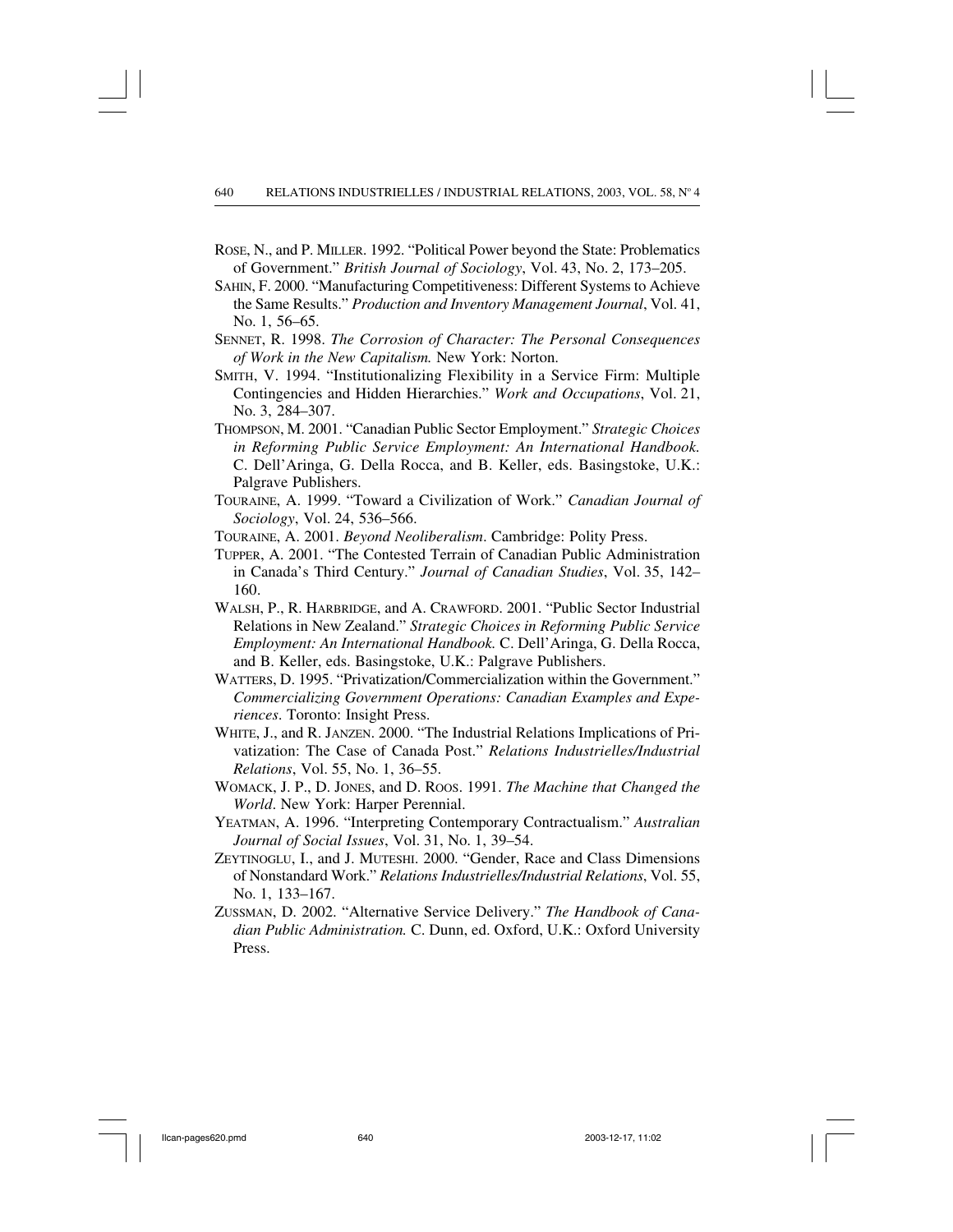## **RÉSUMÉ**

#### **La gestion des contrats gouvernementaux et le secteur public canadien**

L'époque actuelle marquée par le libéralisme a vu beaucoup de pays occidentaux retirer leur offre d'aide sociale en recourant à la gestion d'une main-d'œuvre stable et fondée sur le mérite, pour la remplacer par une offre de services publics faisant appel à diverses relations contractuelles favorisant la flexibilité. À la lumière de ces changements, cet essai aborde la régulation des contrats dans le secteur de la fonction publique du Canada en particulier et dans d'autres secteurs publics libéraux de l'Occident en général. Il examine comment le travail a été transformé par la gestion gouvernementale des contrats, c'est-à-dire par des aménagements contractuels qui visent à gérer les risques de l'incertitude du marché en optimisant la flexibilité organisationnelle. Nous illustrons la manière dont la gestion des contrats entretient une frontière commune avec la déstandardisation du travail, le développement d'une main-d'œuvre flexible, les aménagements de sous-traitance et la décentralisation des ministères au sein du secteur public canadien et à l'extérieur de ce dernier.

Notre analyse s'appuie sur trente entrevues sur le terrain effectuées avec les fonctionnaires du service public au niveau fédéral, ces derniers travaillant à l'intérieur du domaine formel ou quasi-gouvernemental du gouvernement fédéral. Dans notre étude, nous nous inspirons d'autres initiatives de réforme étatique du monde occidental et libéral, plus particulièrement de celles du Royaume-Uni, de l'Australie, de la Nouvelle-Zélande et des États-Unis, en les utilisant comme points de comparaison pour mettre en évidence les raisonnements et les pratiques influençant la restructuration du secteur public et les rapports avec la force de travail.

Au lieu de considérer le libéralisme simplement comme une philosophie normative ou une idéologie et en retenant les travaux de Rose et Miller (1992), nous le percevons avec la gouverne libérale comme un amalgame d'efforts programmés visant à encadrer la conduite sociale. Ces efforts programmés se présentent sous forme de rationalités, de technologies ou de théories et de pratiques qui ont force de règle. Ils ne sont pas entrepris simplement pour des raisons d'État, mais au nom de quelque chose qui est extérieur à l'État (Dean 2002). Des chercheurs insinuent que le libéralisme est souvent considéré comme une catégorie résiduelle et qu'il faut accorder plus d'attention aux différences dans la façon dont le libéralisme est intégré à la structure institutionnelle et à la politique sociale de divers pays. Dans la même foulée, nous envisageons le libéralisme non pas comme la représentation d'un type de société ou d'un appareil étatique,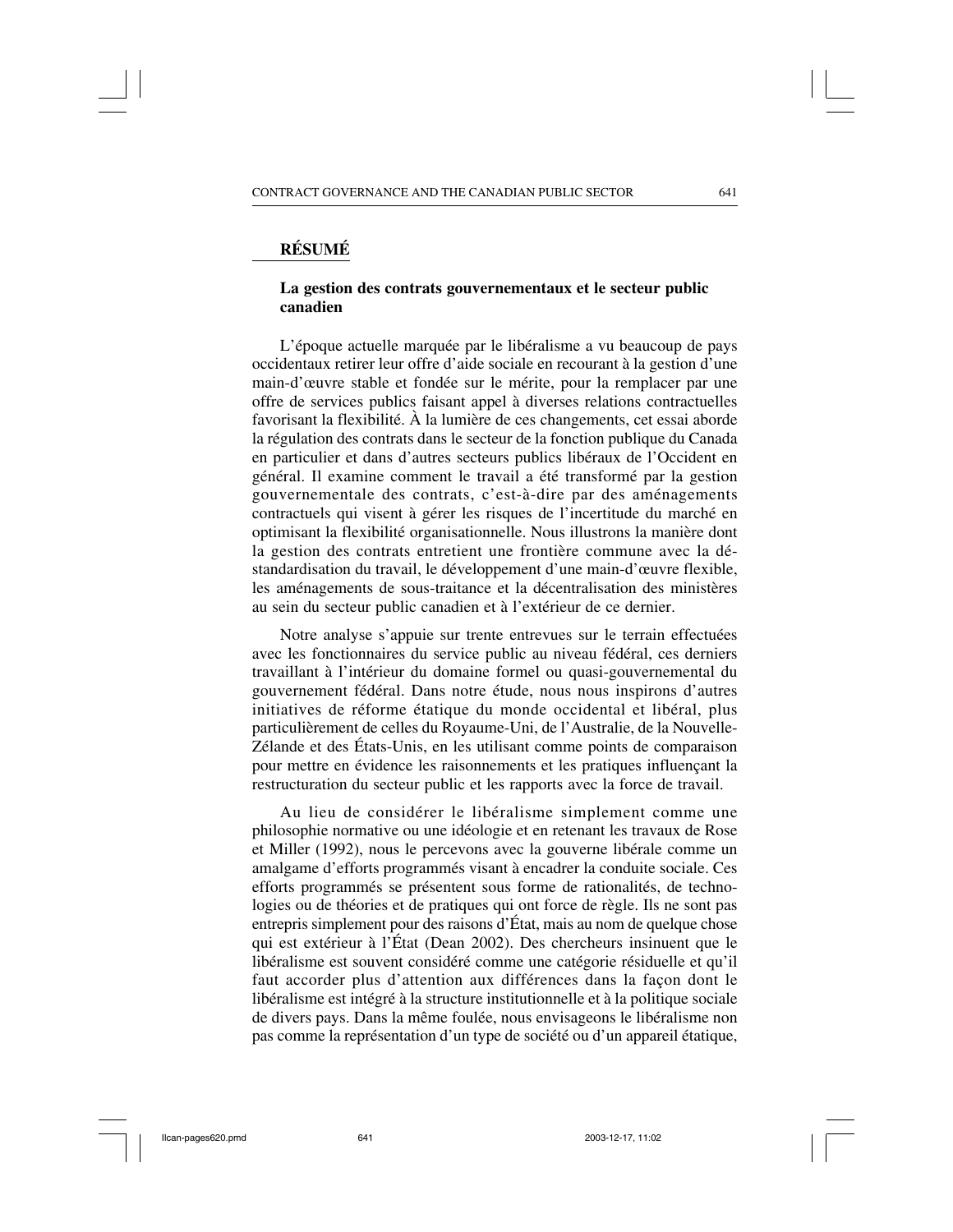mais plutôt comme un mode de gouvernance qui façonne et informe les programmes et les stratégies des gouvernements, de façon qu'on puisse reconnaître les éléments clef de la gouvernance libérale contemporaine qui sous-tend les politiques et les programmes mis de l'avant par les états libéraux de l'Occident (Rose 1996). Bien qu'il soit possible d'identifier les théories et les pratiques déterminantes de la gouvernance libérale, les processus de réforme du secteur public retenu par les états libéraux occidentaux et leurs composantes demeurent complexes et hétérogènes. Le rythme de la réforme du secteur public et la direction du changement varient largement d'un pays à un autre selon des facteurs d'ordre politique, économique, légal et institutionnel.

Comme une conséquence de la compréhension libérale du gouvernement comme une sphère circonscrite, nous laissons entendre que l'État opère par des modes de régulation qui se trouvent à l'extérieur de sa sphère et par des modes de régulation qui ont cours au sein de la société civile. Dans ce contexte, nous reconnaissons différents modes d'administration des contrats et une présence de flexibilité accrue, qui ont été intégrés aux structures de la gouvernance publique et qui ont été redéployés dans un espace restreint entre la sphère gouvernementale formelle et la société civile par le biais de l'élaboration d'aménagements non habituels du travail et par des programmes alternatifs de fourniture de services. Nous soutenons que le glissement vers la consommation de masse, la réduction de la taille de l'État et la production allégée se traduisent par de plus en plus d'organisations, tant à l'intérieur qu'à l'extérieur de l'État libéral, qui font appel à des arrangements contractuels et à des types de main-d'œuvre de plus en plus flexibles, cela afin d'accroître l'efficacité et la capacité concurrentielle jugées nécessaires dans un contexte de mondialisation des marchés.

Par le moyen d'une analyse des changements récents apportés aux secteurs publics canadien et à d'autres de l'hémisphère occidental libéral, nous montrons la façon dont la gouvernance des contrats fait partie d'une immense stratégie visant à réduire les incertitudes du marché et à maximiser la flexibilité des organisations. Cette stratégie de gestion des risques, inhérents aux marchés mondiaux volatiles et changeants, a amené le recours à une main-d'œuvre atypique dans un effort d'atteindre la flexibilité (Zeytinoglu et Muteshi 2000) et elle a entraîné une montée des idéologies qui considèrent la flexibilité de la main-d'œuvre comme un préalable à la réussite économique (Touraine 2001 : 94). La gestion du risque par le moyen d'une main-d'œuvre atypique et contractuelle constitue avant tout un programme visant à déplacer les risques et les incertitudes vers une population active récemment constituée et insécure. En ce faisant, le programme cherche à externaliser les risques associés aux demandes